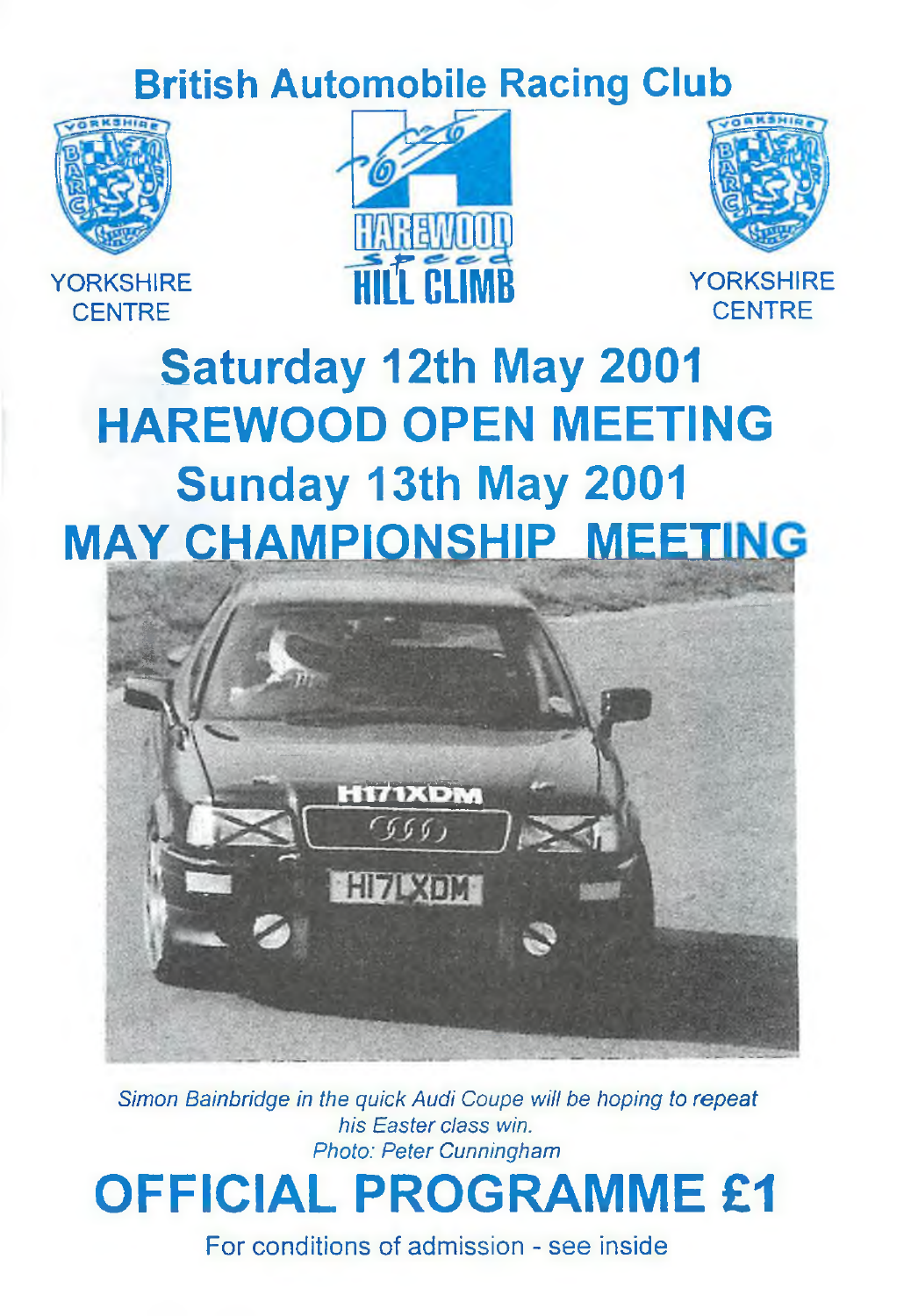

**SERVICES** L i m i t e d *CLASSIC AND RACE CAR TRANSPORT 24hr UK SERVICE COVERED OR OPEN TRAILERS COMPREHENSIVE INSURANCE RELIABLE 1st CLASS SERVICE LONG/SHORT TERM STORAGE FACILITIES Tel: Day 0113 246 5747 Night 0113 261 0611 Mob 07949 12 66 55*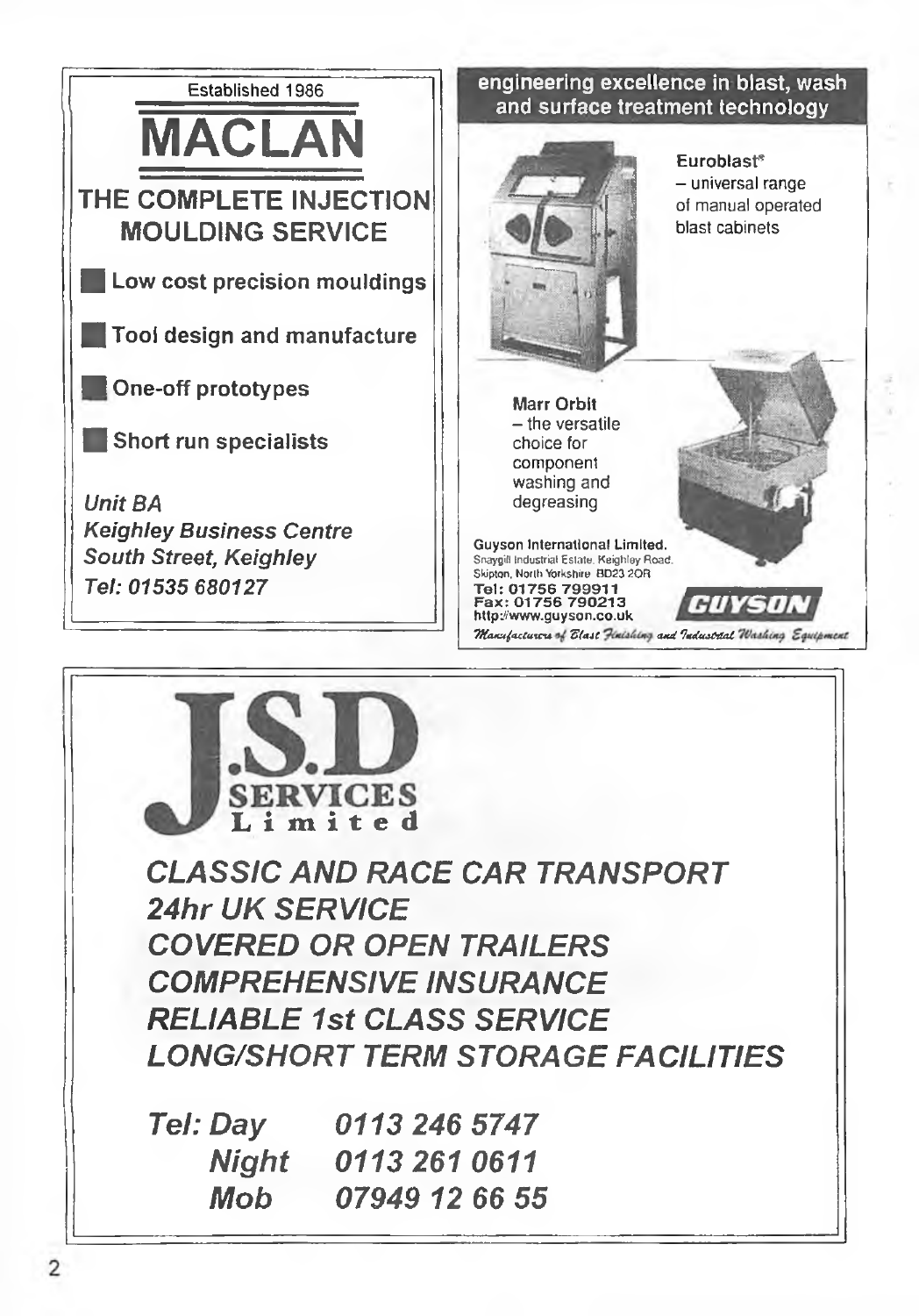

**Harewood Hillclimb, Harewood Avenue, Harewood, Nr Leeds** The Yorkshire Centre of the British Automobile Racing Club Ltd welcome you to the



# **HAREWOOD OPEN MEETING**

# **Saturday 12th May 2001**

*MSA National B Permit No 6594 First National evo Caterfiam Academy Permit No CH01046* **A round of the Caterham Academy, Ferrari OC Hitlclimb Championship, The Luffield Cars MG Car Club Speed Championship, Revington TR Sprint & Hillclimb Championship and Healey Driver International Hillclimb & Sprint Series.**

# **and MAY CHAMPIONSHIP MEETING Sunday 13th May 2001**

*MSA National B Penuit No 6595*

*and BARC Harewood Speed Hillclimb Championship Permit No CH01266*

**ROUND TWO OF THE BARC HAREWOOD SPEED HILLCLIMB CHAMPIONSHIP**

**and a round of the Ginetta OC Speed Championship 2001 and Morgan Speed Championship**

## **WARNING**

**MOTOR SPORT CAN BE DANGEROUS**

**Despite the organisers taking all reasonable precautions, unavoidable accidents can happen.**

**Please comply with all instructions of marshals and notices and remain in permitted areas only.**

## **THEY ARE CONCERNED WITH YOUR SAFETY**

## **IT IS A FURTHER CONDITION THAT ANIMALS ARE FORBIDDEN**

#### **BRITISH AUTOMOBILE RACING CLUB LTD YORKSHIRE CENTRE**

Programme typeset and produced by Pat Kenyon Tel & Fax (0114) 234 0478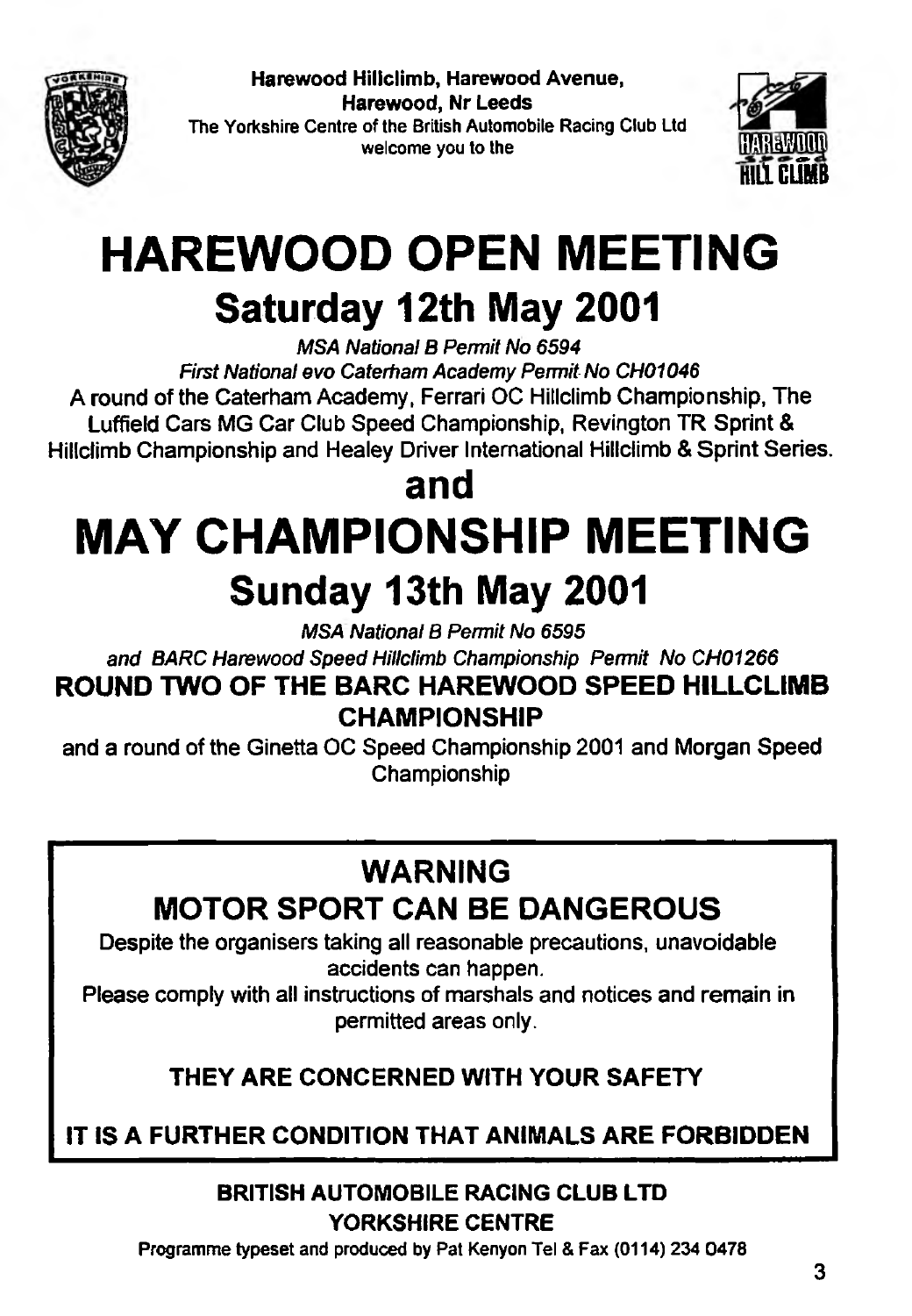# **HAREWOOD SPEED HILLCLIMB COURSE**

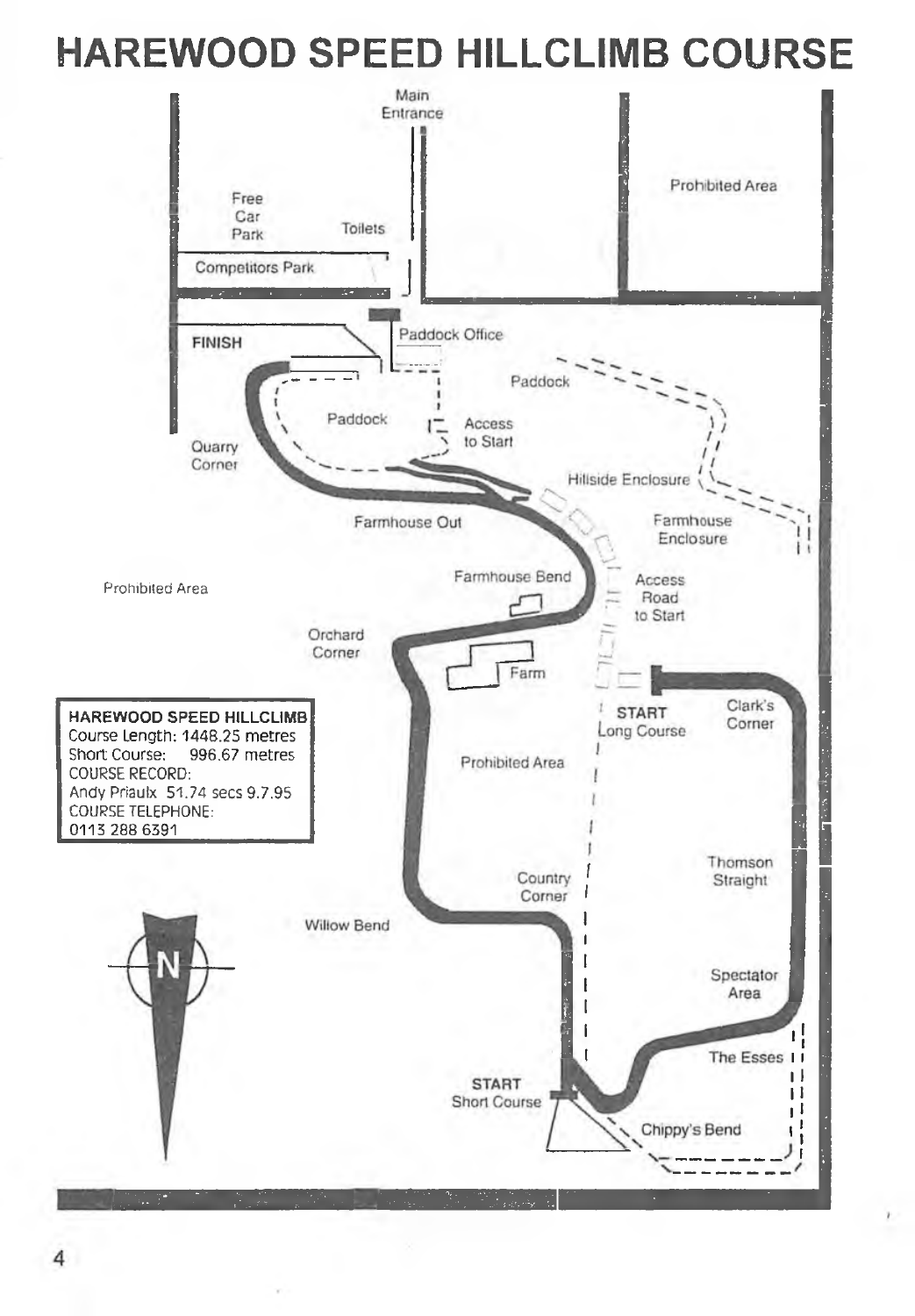# **NOTICES**

## *JURISDICTION*

**This meeting is governed by the General Regulations of the Motor Sports Association Ltd (incorporating the provisions of the International Sporting Code of the FIA), the Supplementary Regulations issued for the event, the Harewood Regulations Booklet 2001, the BARC Speed Event Classes 2001 and any written instructions the BARC Yorkshire Centre may issue for the event.**

## *PROGRAMME*

**All literary matter in this programme, including the list of competitors and their racing numbers is copyright.**

**The Club accepts entries and drivers' nominations in good faith and every effort is made to adhere to the printed programme. The Club however cannot accept responsibility for the failure of any driver, or car, to appear. Although every endeavour is made to avoid inaccuracies in the descriptions of competing cars the Club accepts no responsibility for any that may occur. Whilst every attempt will be made to adhere to the published programme, the organisers reserve the right to modify, curtail or abandon the meeting.**

## *LOST AND FOUND PROPERTY*

**Spectators who find articles are asked to hand these in to the Paddock Office. Anyone who has lost anything in the grounds should also apply to the Paddock Office.**

## *UTTER*

**Will spectators try to assist the Club by not dropping litter, but by putting it into the containers provided. For large items there is a skip near the toilet block.**

## *REFRESHMENTS*

**Refreshment services are operating in the Paddock to supply hot and cold drinks, snacks etc from 10.30am on Saturdays and 9.30am on Sundays.A licensed bar is usually available during the event. Mobile Hot Dog, Ice Cream and Sweet Kiosks may be available on Sundays.**

## *ACKNOWLEDGEMENTS*

**The British Automobile Racing Club Ltd, Yorkshire Centre wish to express their thanks to Harewood Hill Ltd for making Stockton Famn available for this event today and to those members and friends of the club who subscribed for shares in Harewood Hill Ltd and by so doing have ensured the long term future of our events here. We also wish to thank the West** Yorkshire Police for their assistance with **traffic an'angements; Pennine Rescue and the WYMAS for emergency services: Barnes Caterers for provision of refreshment services and to members of BARC and BMRMC and HMA for staffing the course; and Pennine LRC for oncourse recovery; and everyone else who** has worked or who is working to make the **event a success.**

## *BARC YORKSHIRE CENTRE*

**All enquiries about BARC Membership to J M English, 32 Farfield Avenue, Knaresborough, North Yorkshire, HG5 8HB. All enquiries about the Harewood Hillclimb should be made to the Secretary of the Meeting in the paddock office.**

#### *MESSAGES*

**The Club wishes to stress that announcements to assist spectators cannot be made over the course PA system except in cases of genuine emergency.**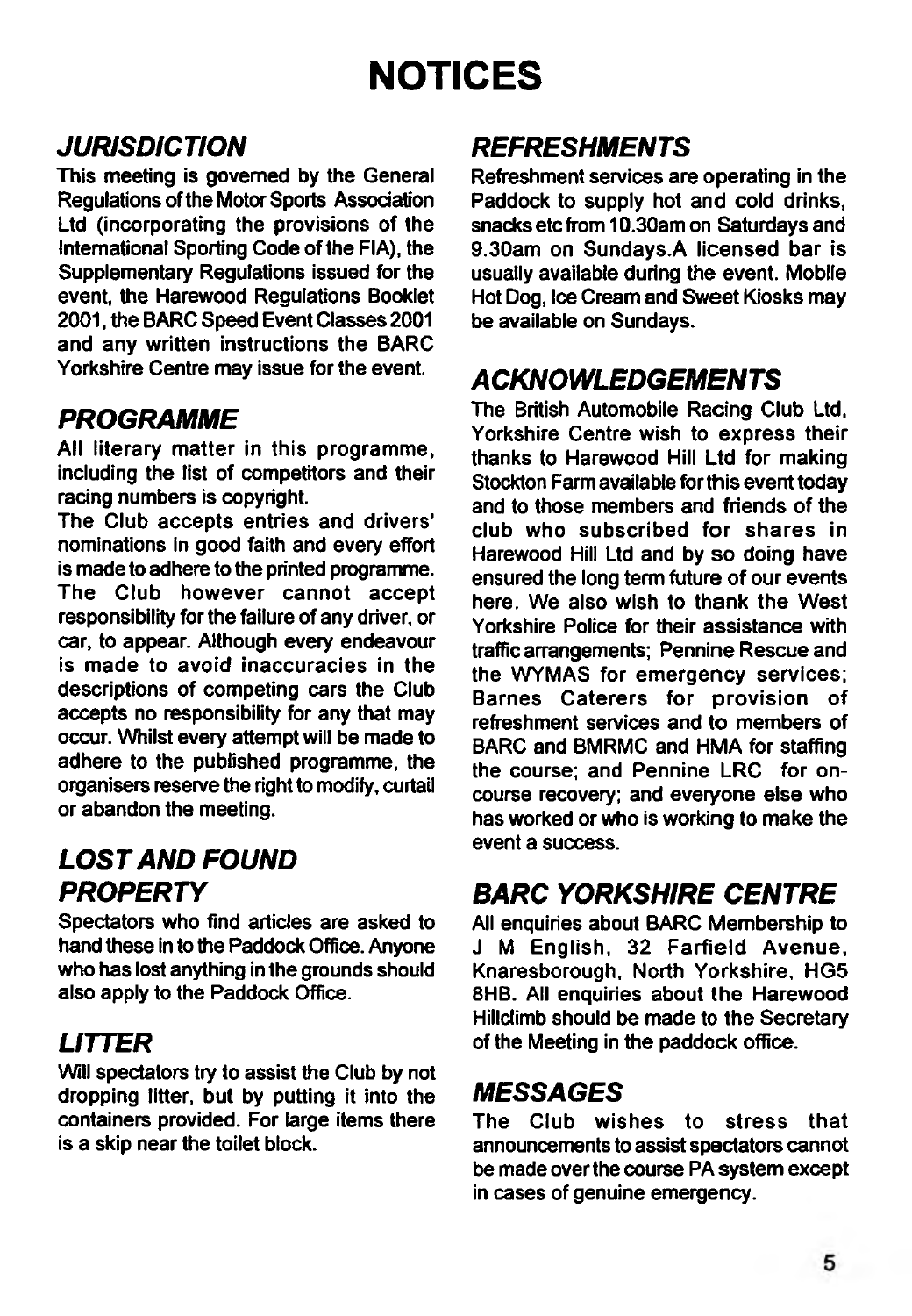# *TOMY'S CATBRING* provided by . . **BARNES CATERERS**

9 RIPLEY DRIVE, NORMANTON WF6 1OT TEL: (01924) 892332 & (01924) 896148

> *Services offered by Sames Vending Services in connection with Baines Catering Group include:*

- □ FRESH FOOD VENDING
- □ BEVERAGE REQUIREMENTS
- □ fflGH QUALITY INGREDIENTS
- □ DIRECTORS' LUNCHES
- □ CORPORATE HOSPITALITY
- □ BUFFET DELIVERY SERVICE
- □ OPEN DAYS
- □ MOBILE CATERING UNITS
- □ AGRICULTURAL&MAJOR OUTDOOR EVENTS
- □ LICENSED BARS
- □ BANQUETS & DINNER **FUNCTIONS**



6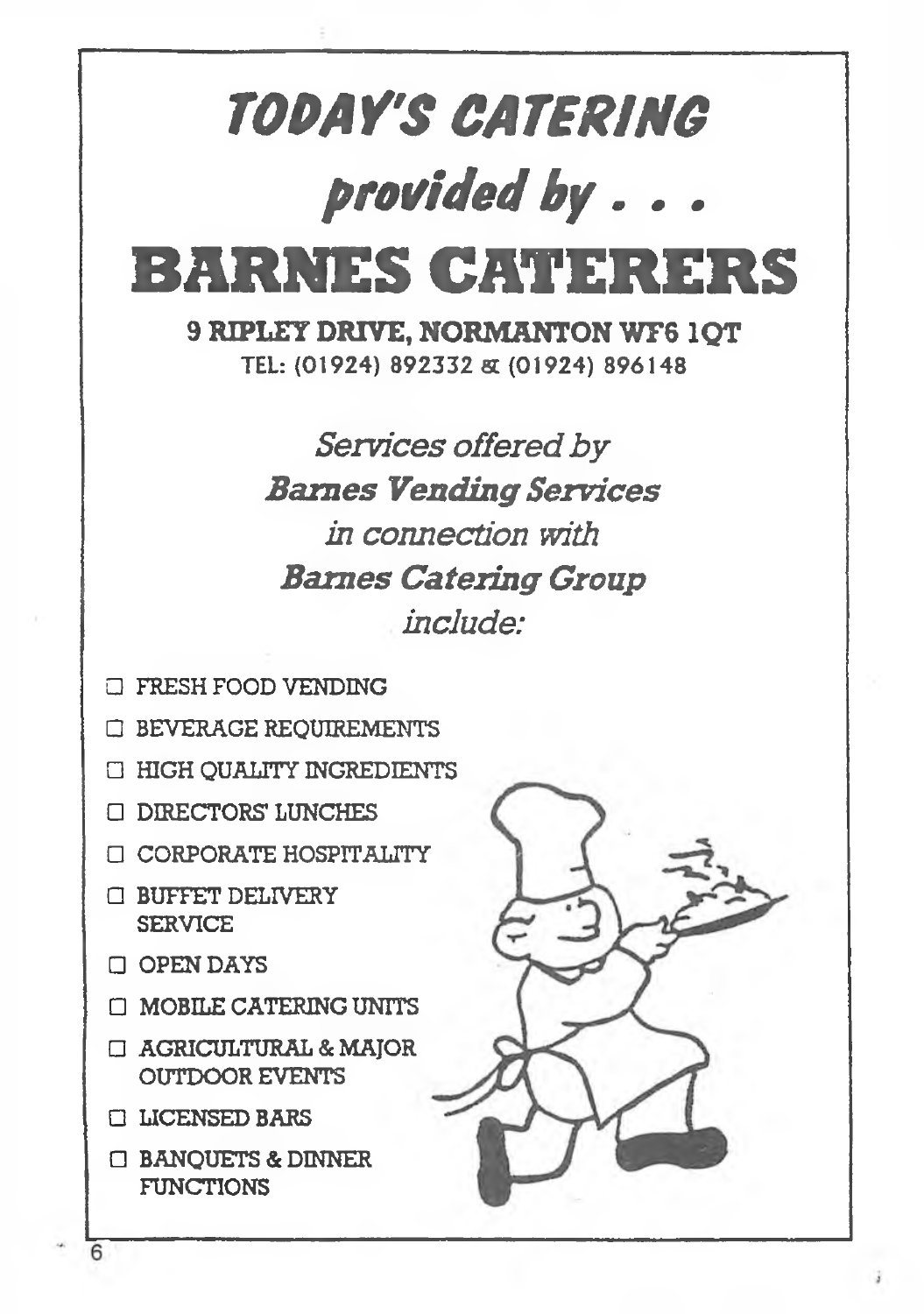

# **Harewood Speed Hillclimb Dates for 2001**



**Sunday 10 June Jim Thomson Trophy Meeting all usual classes + Caterham Academy cars and Lotus cars. Saturday 30 June/ British Championship Meeting Sunday 1 July all usual classes including Formula One engined single seaters Sunday 5 August Montague Burton Trophy Meeting all usual classes + Ferrari cars Saturday 8 September Greenwood Cup Meeting all usual classes + Porsche cars and Ginettas**

**Sunday 9 September Championship Finals Meeting all usual classes MG cars**



## **HAREWOOD SPEED HILLCLIMB SPONSORS**



# **Guyson International Ltd**

**Snaygiil Industrial Estate, Keighley Road, Skipton BD23 2QR** 

## **Barnes Caterers**

**9 Ripley Drive, Normanton WF6 1QT**

# **Macian Injection Moulding**

**Unit BA, Keighley Business Centre, South Street, Keighley BD211AG**

# **JSD Services Ltd**

**Unit B, Holbeck New Mills, Leeds LS11 9XE**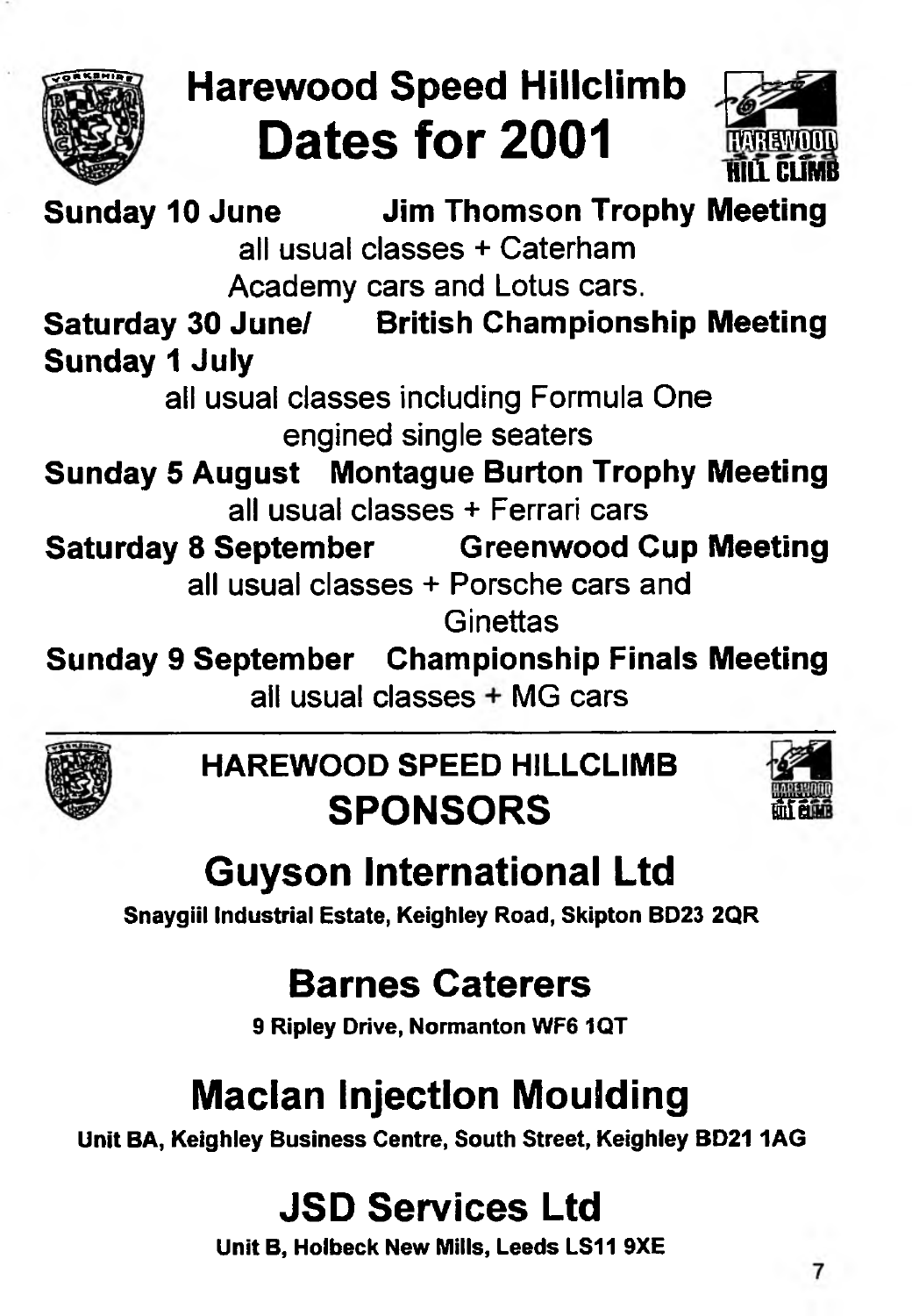# **HAREWOOD SPEED HILLCLIMB DRIVING SCHOOL**



# **Thrili seekers look no further**

# **Your chance to drive on the challenging Harewood Speed Hillclimb Course**

# **We know you'll enjoy it**

# **The F word is all important** <u>------- Fun -----------</u>

**See Pat & Brian Kenyon in the paddock or ring Pat on 0114 234 0478**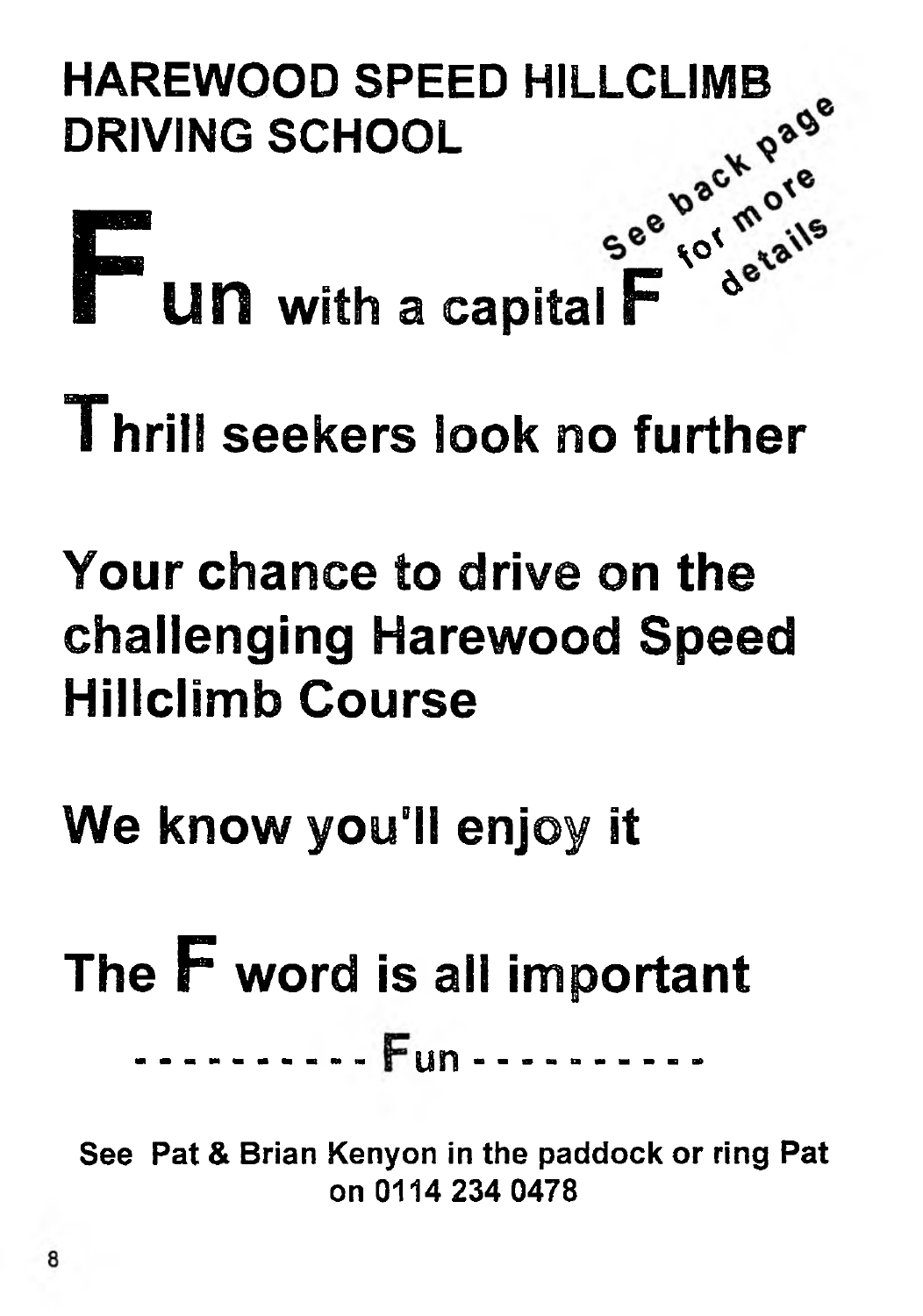

## **HAREWOOD SPEED OFFICIALS Saturday 12th May & Sunday 13th May 2001 MEETING**

# **OF THE**

**Deputy Clerk of the Course<br>Course Controller Chief Scrutineer**<br>Scrutineers **Driving School Liaison**<br>Communications **Deputy Chief Paddock Marshal<br>Paddock Marshals Chief Start Marshal Start Marshall** 

**MSA Steward Mr D G Webb** with the matter of the matter of the matter of the matter of the matter of the matter of the matter of the matter of the matter of the matter of the matter of the matter of the matter of the matte **Club Stewards Tony Hodgetts, Tim Wilson (Sat), Brian Kenyon (Sun) Clerk of the Course Cleric of the Course Nigel Drayton (Sat), Simon Clark (Sun)**<br>Deputy Clerk of the Course Course Creation of the Course Creation of the Course Creation of the Course Creation **Course Course Course Controller Controller Controller Controller Controller Controller Controller Controller Controller Controller Controller Controller Controller Controller Controller Controller Controller Controller Co Chief Marshal Mike Shoriey (1998)** Mike Shoriey<br>
Mike Shoriey<br>
Assistant Chief Marshal Marshal Mike Shoriey (1998) Mike Shoriey<br>
Mike Shoriey (1999) Mike Shoriey<br>
Mike Shoriey (1999) Mike Shoriey (1999) Mike Shoriey (1999 **Assistant Chief Marshal Community Community Community Community Community Community Community Community Community**<br> **Assistant Chief Meeting Community Community Community Community Community Community Community Community Secretary of the Meeting Construction Construction Construction Construction Construction Construction Construction Construction Construction Construction Construction Construction Construction Construction Construction C Assistant Secretary of the Meeting New York Construction of the Meeting Pat Kenyon<br>Pat Kenyon Pat Kenyon** Entries Secretary **Pat Kenyon**<br>
Scoreboard Wendy **Scoreboard Wendy** MSA Timekeepers **David Clay & team**<br>
Chief Scrutineer **David Clay & team**<br>
Chief Scrutineer **Scrutineers John Haigh, Colin Salkeld, Max Hall MSA Environmental Scrutineer Community Community Community Community Community Community Community Community Community Community Community Community Community Community Community Community Community Community Community Co Communications Communications (2008)**<br>
Commentator Communications (2009)<br>
Commentator (2009) **Caroline Marston Chief Paddock Marshal Caroline Marston**<br>
Deputy Chief Paddock Marshal Caroline Chief Paddock Marshal Caroline Chief Paddock Marshal **Paddock Marshals Jonathan Buchan, M Cruise. David Whittle Kirsty Fleming, Tom Savage** 

**To be allocated on anival:-**

**Observers Simon Bentley, Jonathan Davison,Roger Frost, Arthur Heaton Simon Marston, Andy Sherratt, John Simons, Daphne Walker, Peter Walker**

**Marshals David Ainsworth, P Andrews, Mike Bartram, Lee Commons, Neil Cruise Andrew Goulding, Jean Howarth, Peter Howarth, Richard Jackson, Jeff Jackson Myke Oldham, Jonathan Oliver, Mike Paricer, Andrew Rogers, Andrew Wride Barry Brace, Elizabeth Dale, Graham Batty. Phil Benton, Brian Doyle Roy Guy, Michael Howarth, James Leatherhead, Chris Newton**

**Groundsman** 

**Ambulance WYMAS Rescue Unit Pennine Rescue i/c David Tattersfield Ivor Hill, Andy Morse, Andy Hutton Recovery John Lowery, Ray Whittaker** Gate and Car Parking **Graham Burrell & Phoenix Venture Scout Unit**<br>Chief Admissions **Graham Burrell & Peter & Graeme Oaklev Peter & Graeme Oakley Public Address Fairbank Harding** *Ltd* **Track Cleaning Services** Track Tom Newby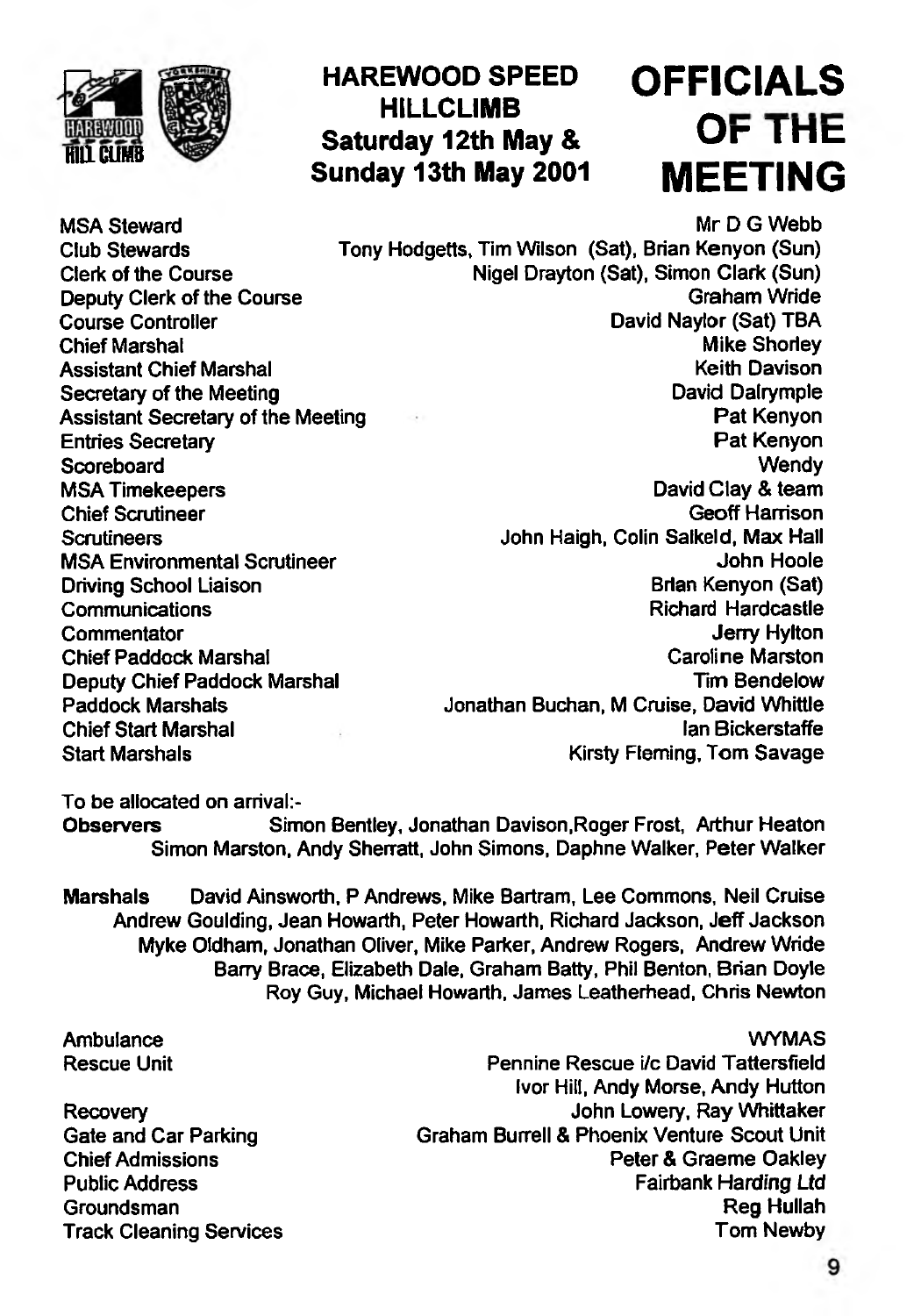# **Programme & List of Entries**

## **Timetable - Saturday 12th May 2001**

**Practice runs commence 09.00**

**Timed runs commence 45 mins after the end of practice** Award Presentation 30 minutes after the conclusion of the meeting.

**The running order for classes today is the programme order**

Subsequent runs will be in the same order

**AWARDS TO BE PRESENTED AT THIS MEETING**

**Fastest Time of the Day by a Novice Driver**

**The Travelleads Trophy & Souvenir Award**

**FTD (excluding Novice Driver)**

**The Mike Wilson Trophy & Souvenir Award**

**Fastest Time in each Class** *(subject to 4 or more entries in the class)* **Souvenir Award 2nd Fastest Time in each Class** *(subject to 6 or more entries in the class)* **Souvenir Award 3rd Fastest Time in each Class** *(subject to 10 or more entries in the class)* **Souvenir Award 4th Fastest Time in each Class** *(subject to 16 or more entries in the class)* **Souvenir Award**

#### **Class 10 FERRARI CARS**

| Record | Jon Goodwin                | Ferrari 355 GTS |      | 3.550 cc       | 65.96<br>Time        |       | 06/Aug/2000 |       |
|--------|----------------------------|-----------------|------|----------------|----------------------|-------|-------------|-------|
| No.    | <b>Name</b>                | Car             | C.C. | Club           | Hometown             | Run 1 | Run 2       | Run 3 |
| 214    | Philip Whitehead           | Ferrari 328 GTB | 3185 | <b>FOC</b>     | Mold                 |       |             |       |
| 215    | Sally Maynard-Smith        | Ferrari 328 GTS | 3185 | <b>FOC</b>     | Maldon               |       |             |       |
| 14     | Jos Van De Perre           | Ferrari 308 GTS | 3000 | <b>FOC</b>     | Londan               |       |             |       |
| 15     | <b>Stuart Bailey</b>       | Ferrari 246 GT  | 2418 | <b>FOC</b>     | Colchester           |       |             |       |
| 16     | <b>Michael Spicer</b>      | Ferrari 308 GTB | 2926 | <b>FOC</b>     | Windsor              |       |             |       |
| 17     | John Dobson                | Ferrari 308 GT4 | 2926 | BARC(Y)        | <b>Hebden Bridge</b> |       |             |       |
| 18     | <b>Terry Esom</b>          | Ferrari 328 GTB | 3185 | <b>FOC</b>     | Hemel H'pstead       |       |             |       |
| 19     | <b>Christopher England</b> | Ferrari 308 GTS | 2926 | BARC(Y)        | Huddersfield         |       |             |       |
| 20     | <b>Robin Ashley</b>        | Ferrari 246 GTS | 2416 | BARC(Y)        | Sheffield            |       |             |       |
| 21     | Len Watson                 | Ferrari 328 GTS | 3185 | <b>FOC</b>     | Mellor               |       |             |       |
| 22     | <b>Richard Allen</b>       | Ferrari 328 GTB | 3185 | <b>FOC</b>     | Mountnessing         |       |             |       |
| 23     | Geoff Dark                 | Ferrari 308 GT4 | 2990 | <b>FOC</b>     | Billericay           |       |             |       |
| 24     | Peter Hayman               | Ferrari 512 TR  | 4943 | <b>BARC(Y)</b> | Anglesey             |       |             |       |
| 25     | Simon Clark                | Ferrari 328 GTS | 3200 | BARC(Y)        | Cattal               |       |             |       |
| 26     | <b>Brian Jackson</b>       | Ferrari 308GTB  | 2926 | <b>FOC</b>     | Coventry             |       |             |       |
| 27     | <b>Nick Frost</b>          | Ferrari 348 GTC | 3405 | <b>FOC</b>     | <b>York</b>          |       |             |       |

#### **Class ISA MG CARS Group 1**

| No. | <b>Name</b>           | Car             | C.C. | <b>Club</b> | <b>Hometown</b> | Run 1 Run 2 Run 3 |  |
|-----|-----------------------|-----------------|------|-------------|-----------------|-------------------|--|
| 29  | Mike Heath            | <b>MG Metro</b> | 1300 | <b>MGCC</b> |                 |                   |  |
|     | 31 Keith Williams     | <b>MGB GT</b>   | 1860 | <b>MGCC</b> |                 |                   |  |
|     | 32 Richard Watkinson  | A H Sprite      | 1275 | <b>MGCC</b> |                 |                   |  |
|     | 33 Tony MacIntyre     | <b>MGB GT</b>   | 1860 | <b>MGCC</b> | Chesterfield    |                   |  |
|     | 34 Jonathan Beresford | <b>MGB GT</b>   | 1820 | <b>MGCC</b> | Chesterfield    |                   |  |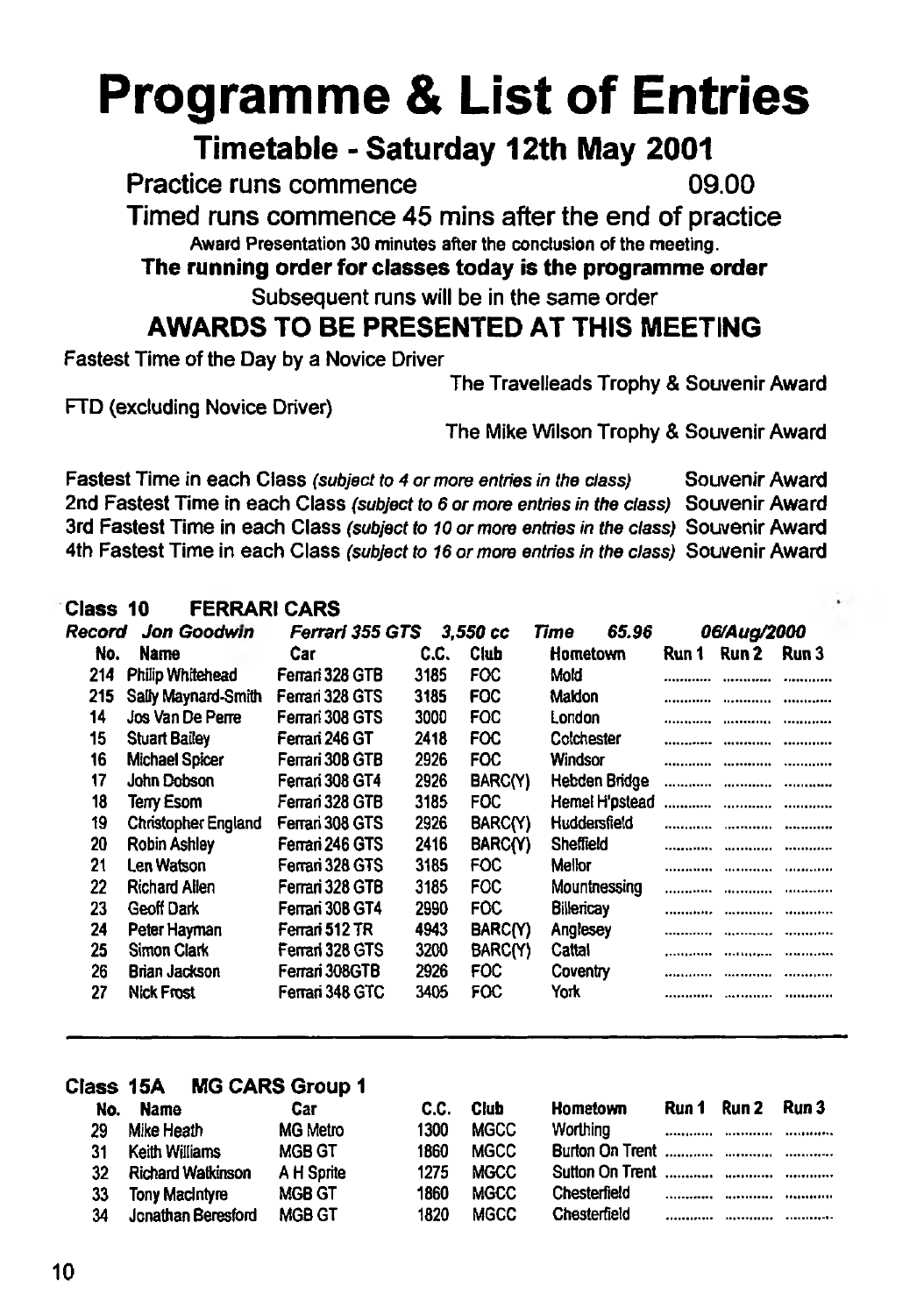| Class     | 15B                       | MG CARS Group 2 & 3            |      |             |                 |                     |                         |                     |
|-----------|---------------------------|--------------------------------|------|-------------|-----------------|---------------------|-------------------------|---------------------|
| No.       | Name                      | Car                            | C.C. | Club        | Hometown        | Run 1               | Run 2                   | Run 3               |
| 28        | Ken Bound                 | MG Midget                      | 1275 | <b>MGCC</b> | Warwick         | .                   | .                       |                     |
| 30        | Paul Drake                | MGB GT                         | 1950 | <b>MGCC</b> | St Helens       | Silvano dal         | CONTRACTORS CONTRACTORS |                     |
| 36        | <b>Christopher Cooper</b> | MGC GT                         | 2968 | <b>MGCC</b> | Slough          | المتحدث والمتحدث    |                         |                     |
| 37        | John Wilman               | MG Midget                      | 1340 | <b>MGCC</b> | High Peak       | .                   |                         |                     |
| 38        | Richard Saxton            | MG Midget                      | 1500 | MGCC        | Preston         | .                   |                         |                     |
| 39        | lan Beresford             | MGB Roadster                   | 1950 | <b>MGCC</b> | Matlock         |                     |                         |                     |
| 40        | Paul Meakin               | MGF VVC                        | 1796 | <b>MGCC</b> | Worcester       |                     |                         |                     |
| Class 15C |                           | MG CARS Group 4 & 5            |      |             |                 |                     |                         |                     |
| No.       | Name                      | Car                            | C.C. | Club        | Hometown        | Run 1               | Run 2                   | Run 3               |
| 41        | Lloyd Tredell             | MGF                            | 1800 | MGCC        | Timperley       | .                   |                         |                     |
| 42        | John Rose                 | MGB V8                         | 3528 | MGCC        | Hockley         | .                   |                         |                     |
| 43        | Jim Garvey                | MG Midget                      | 1380 | <b>MGCC</b> | Stoke On Trent  | .                   | .                       | .                   |
| 44        | Andrew Long               | MG Midget                      | 1340 | MGCC        | Carnforth       | .                   |                         | <b>************</b> |
| 45        | David Coulthard           | MG Midget                      | 1380 | MGCC        | Luddenden Foot  |                     |                         |                     |
| 46        | <b>Terry Pigott</b>       | MG <sub>B</sub> V <sub>8</sub> | 3900 | MGCC        | Birmingham      |                     |                         |                     |
| 47        | James Thacker             | MG Midget                      | 1380 | <b>MGCC</b> | Tanworth        | <b>Construction</b> |                         |                     |
| 48        | Allan Inwood              | MG Midget                      | 1380 | <b>MGCC</b> | High Peak       | a construction      | . <i>.</i>              |                     |
| Class     | 16                        | TR REGISTER CARS               |      |             |                 |                     |                         |                     |
| No.       | Name                      | Car                            | C.C. | Club        | Hometown        | Run 1               | Run 2                   | Run 3               |
| 50        | Robert Mead               | TR <sub>3</sub> A              | 2138 | TR REG      | Essex           | .                   | . <b>.</b> .            |                     |
| 51        | Neil Sawyer               | <b>TR7 V8</b>                  | 3528 | TR REG      | Wistow          | .                   | .                       |                     |
| 52        | lain Burrup               | TR <sub>6</sub>                | 2498 | TR REG      | Chipping Norton |                     |                         |                     |
| 53        | Patrick Squire            | GT6 Mk3                        | 2600 | TR REG      | Umberleigh      | .                   | .                       | .                   |
| 54        | Hugh Maund                | TR7 V8                         | 4600 | TR REG      | Duiverton       |                     |                         |                     |
| 55        | Rodenck Wamer             | <b>TR7 V8</b>                  | 3500 | TR REG      | Hants           |                     |                         |                     |
| 56        | <b>Richard Wright</b>     | TR <sub>6</sub>                | 2500 | TR REG      | Lymm            | .                   |                         | .                   |
| 57        | <b>Rob Gilmore</b>        | TR7                            | 1998 | TR REG      | <b>CREWE</b>    |                     |                         |                     |
| 58        | Clive Gimson              | GT <sub>6</sub>                | 1998 | TR REG      | Loughborough    |                     |                         |                     |
| 59        | Ronnie Clayton            | Triumph TR4A                   | 2133 | TR REG      | Harrogate       |                     |                         |                     |



*Matthew Sutcliffe's Westfield SEi holds a tight line exiting Farmhouse Photo: Peter Cunningham*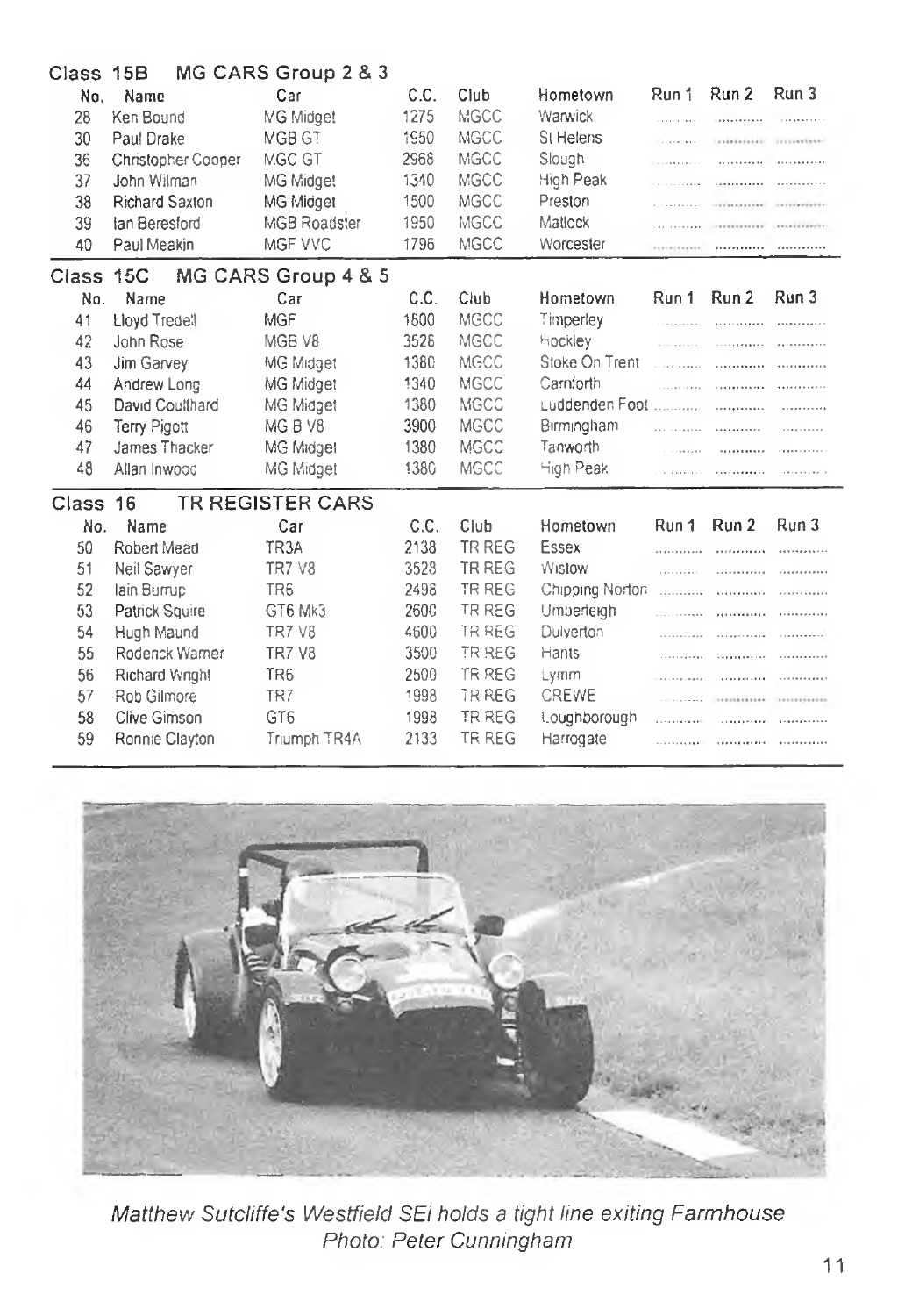#### **Class 17 CATERHAM ACADEMY CARS**

| No. | <b>Name</b>           | Car        | C.C. | Club        | Hometown          | Run 1        | Run 2    | Run 3        |
|-----|-----------------------|------------|------|-------------|-------------------|--------------|----------|--------------|
| 61  | <b>Steve Lindsey</b>  | Caterham 7 | 1600 | <b>BARC</b> | S'buryOnTh'mes    |              | .        |              |
| 62  | Chris Fox             | Caterham 7 | 1600 | <b>BARC</b> | London            |              |          |              |
| 63  | Jamie Constable       | Caterham 7 | 1600 | <b>BARC</b> | Windsor           |              |          |              |
| 64  | Carlo Bonetti         | Caterham 7 | 1600 | <b>BARC</b> | Bromley           |              |          |              |
| 65  | Daniel Mitchell       | Caterham 7 | 1600 | <b>BARC</b> | <b>Essex</b>      |              | .        |              |
| 66  | Campbell McClory      | Caterham 7 | 1600 | <b>BARC</b> | Worcester         |              | .        |              |
| 67  | <b>Richard Thomas</b> | Caterham 7 | 1600 | <b>BARC</b> | Kent              |              | <b> </b> |              |
| 68  | Sebastian De Groot    | Caterham 7 | 1600 | <b>BARC</b> | London            |              |          | .            |
| 69  | <b>Guy Rossler</b>    | Caterham 7 | 1600 | <b>BARC</b> |                   |              |          |              |
| 70  | <b>Philip Allen</b>   | Caterham 7 | 1600 | <b>BARC</b> | Tewkesbury        |              |          |              |
| 71  | Barrie Jennings       | Caterham 7 | 1600 | <b>BARC</b> | <b>Badminton</b>  | .            |          |              |
| 72  | <b>Simon Fletcher</b> | Caterham 7 | 1600 | <b>BARC</b> | Overton           |              | .        | ------------ |
| 73  | Michael Cantillon     | Caterham 7 | 1600 | <b>BARC</b> | Arkley            |              |          |              |
| 74  | James Kerr            | Caterham 7 | 1600 | <b>BARC</b> | Leeds             | .            |          |              |
| 75  | <b>Stewart Meadus</b> | Caterham 7 | 1600 | <b>BARC</b> | Harrogate         |              |          |              |
| 76  | Simon Hopkins         | Caterham 7 | 1600 | <b>BARC</b> | Leicester         | .            |          |              |
| 77  | Mark Harris           | Caterham 7 | 1600 | <b>BARC</b> | London            |              |          |              |
| 78  | <b>Mathew Rimmer</b>  | Caterham 7 | 1600 | <b>BARC</b> | Manchester        |              |          |              |
| 79  | <b>Richard Gomes</b>  | Caterham 7 | 1600 | <b>BARC</b> | <b>Betchworth</b> | ------------ | .        |              |
| 80  | John Watson           | Caterham 7 | 1600 | <b>BARC</b> | Chesterfield      |              |          |              |
| 81  | Alastair Mackereth    | Caterham 7 | 1600 | <b>BARC</b> | Oswestry          |              |          | .            |
| 82  | Terry Clark           | Caterham 7 | 1600 | <b>BARC</b> | Northwood         |              |          |              |
| 83  | Garth Wilkinson       | Caterham 7 | 1600 | <b>BARC</b> | Surrey            |              | .        |              |
| 84  | John Gaw              | Caterham 7 | 1600 | <b>BARC</b> | Thatcham          |              |          |              |
| 85  | Stephen Hindle        | Caternam 7 | 1600 | <b>BARC</b> | London            |              |          |              |
|     |                       |            |      |             |                   |              |          |              |

#### **Class 18 AUSTIN HEALEY CARS**

| Record | Eddie Falkous        | <b>Austin Healey 3000</b> |      | 2.912 cc   | Time 70.37       |       | 12/Sep/1999 |       |
|--------|----------------------|---------------------------|------|------------|------------------|-------|-------------|-------|
| No.    | <b>Name</b>          | Car                       | C.C. | Club       | Hometown         | Run 1 | Run 2       | Run 3 |
| 791    | Robin Johnson        | A H Sprite Mkl            | 1340 | <b>AHC</b> | Birmingham       |       |             |       |
| 87     | David Lambourne      | A H Sprite MkI            | 998  | HDI        | Tarporley        |       |             |       |
| 88     | <b>Richard Mason</b> | A H 3000 MkII             | 2968 | <b>AHC</b> | Bromyard         |       |             |       |
| 89     | <b>Bill Newman</b>   | A H Sprite MkIV           | 1275 | HDI        | Evesham          |       |             |       |
| 90     | John Newton          | A H Sprite MkI            | 1340 | <b>AHC</b> | Conwy            |       |             |       |
| 91     | <b>Stuart Bullas</b> | A H Sprite MkI            | 1340 | <b>AHC</b> | Birmingham       |       |             |       |
| 92     | Pat Cooper           | AH 100/6                  | 2914 | <b>AHC</b> | <b>Towcester</b> |       |             |       |
| 93     | John Richards        | A H 3000 MKI              | 2912 | <b>AHC</b> | Halkyn           |       |             |       |
|        |                      |                           |      |            |                  |       |             |       |

**Class 1 Road Modified Saloon & Sports Up To 1400cc** *Record Geoff Goodwin MG Midget 1,330 cc Time 71.30 12/Sep/1999 Bogey 89.30* No. Name Car C.C. Club Hometown Run 1 Run 2 Run 3 Peugeot 106 Rallye 1294 BARC(Y) Dartington 95 Ken Barker Peugeot 106 Rallye 1294 BARC(Y) Dartington *Merged \Wth Class 2* **Class 2 Road Modified Saloon & Sports Over 1400cc And I** *Record Bobby Fryers Clio Williams 2,000 cc Time 67.57 13/Jun/1999 Bogey 85.57* No. Name Car Car C.C. Club Hometown<br>796 Iain-Bali Escort 2000 BARC(Y) Leamington Run 1 Run 2 Run 3 796 lain Bali Escort 2000 BARC(Y) Leamington Spa 798 Andy Lightowler 96 Adam Warren Escort 2000 BARC(Y) Settle ............ ............ ............ 97 Andy Geen Peugeot 309 GTi 1905 BARC(Y) Harrogate 98 Paul Syson Vauxhall Nova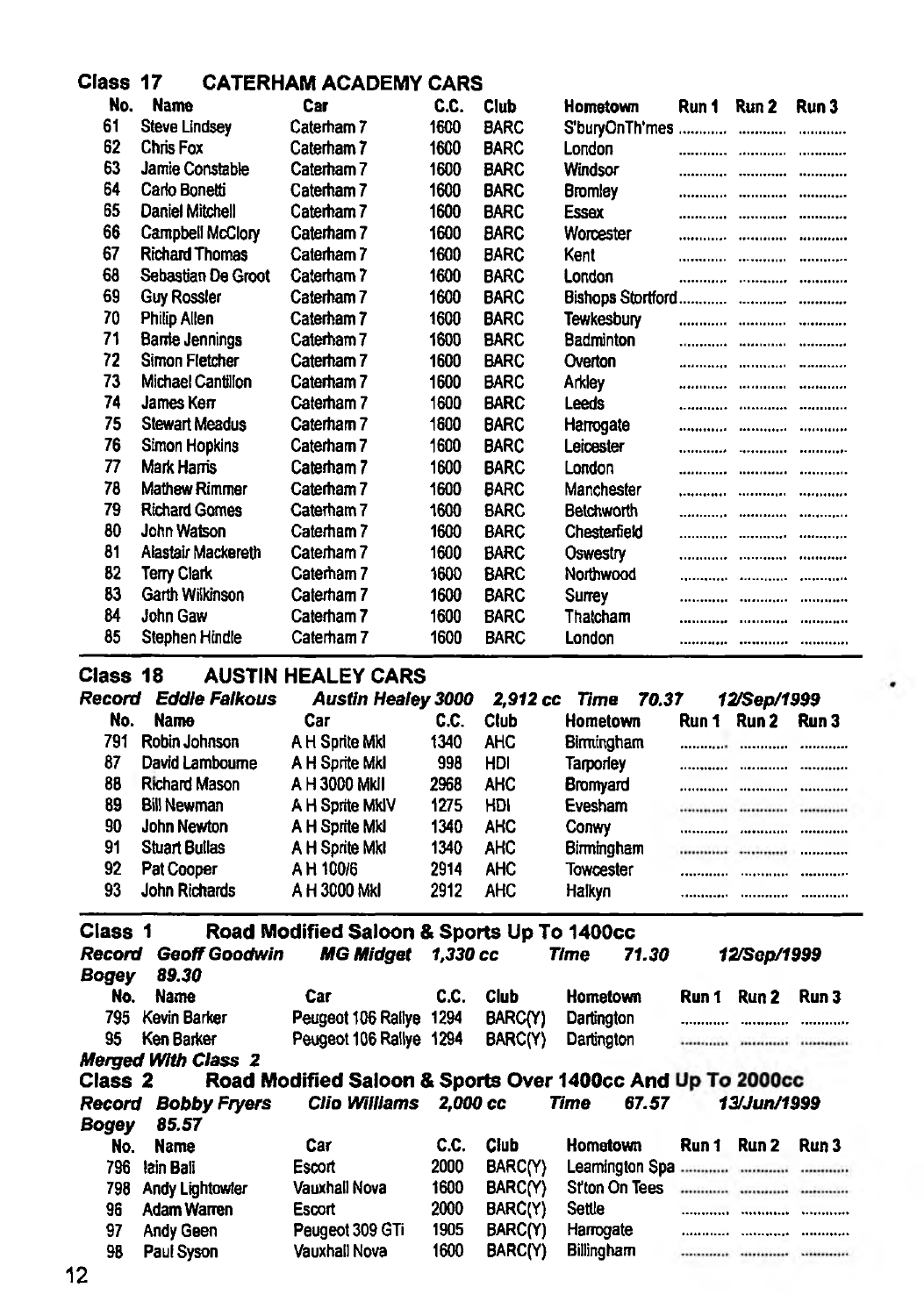| Class 3<br>Record<br>Bogey | <b>Richard Hargreaves</b><br>82.06 | Road Modified Saloon & Sports Over 2000cc<br>Mitsubishi Lancer EV |                    |            | 1,997 cc Time 64.06  |                  |             | 12/Sep/1999        |
|----------------------------|------------------------------------|-------------------------------------------------------------------|--------------------|------------|----------------------|------------------|-------------|--------------------|
| No.                        | Name                               | Car                                                               | C.C.               | Club       | Hometown             | Run 1            | Run 2       | Run 3              |
|                            | 100 Richard Shaw                   | Triumph TR7 V8                                                    | 3528               | BARC(Y)    | Berwickshire         | .                |             |                    |
| 101                        | Paul Scutt                         | Mitsubishi Lancer E5 2000T                                        |                    | BARC(Y)    | Warrington           | .                |             |                    |
| 103                        | Mike Sidgwick                      | Morgan +8                                                         | 4000               | BARC(Y)    | Chipping             | .                | .           |                    |
| 104                        | Malcolm Pinder                     | Subaru ST1                                                        | 1999T              | BARC(Y)    | Liversedge           | .                |             | .                  |
| 105                        | Mike Johnson                       | Porsche 911                                                       | 3200               | BARC(Y)    | Malton               | .                |             | <b>Temperature</b> |
| Class 4                    |                                    | Road Modified Kit, Replica etc Up to 1700cc                       |                    |            |                      |                  |             |                    |
|                            | Record Dave Banner                 | Westfield SEi                                                     | 1.700 cc           |            | Time<br>64.16        |                  | 09/Sep/2000 |                    |
| <b>Bogey</b>               | 82.16                              |                                                                   |                    |            |                      |                  |             |                    |
| No.                        | Name                               | Car                                                               | C.C.               | Club       | Hometown             | Run 1            | Run 2       | Run 3              |
| 106                        | Mike Smith                         | Sylva Stnker                                                      | 1700               | BARC(Y)    | <b>Whitley Bay</b>   | .                | .           | .                  |
| 107                        | Robert Warwick                     | Westfield SFi                                                     | 1690               | BARC(Y)    | Knaresborough        | .                | .           | .                  |
| 108                        | Michael Waters                     | Caterham Classic                                                  | 1599               | BARC(Y)    | York                 | .                | .           | .                  |
| 109                        | Peter Rhodes                       | Westfield SE                                                      | 1690               | BARC(Y)    | Wakefield            | .                | .           |                    |
| 110                        | Peter Ashley                       | Westfield                                                         | 1700               | BARC(Y)    | Sheffield            |                  |             | . <i>. .</i>       |
| 111                        | Mike Geen                          | Dutton Phaeton                                                    | 1360               | BARC(Y)    | Harrogate            | .                | .           | .                  |
| 112                        | Dale Cordingley                    | Caterham 7                                                        | 1600               | BARC(Y)    | Menston              |                  | .           | .                  |
| 113                        | Robert Bellerby                    | Sylva Striker                                                     | 1448               | BARC(Y)    | Harrogate            | .                | .           | .                  |
| 114                        | <b>Andrew Stokes</b>               | Caterham 7                                                        | 1600               | BARC(Y)    | Scawby               | <b>HELENHALL</b> |             |                    |
| 115                        | Dave Banner                        | Westfield SEi                                                     | 1700               | BARC(Y)    | Nottingham           |                  |             |                    |
|                            |                                    |                                                                   |                    |            |                      |                  |             |                    |
| Class 5                    |                                    | Road Modified Kit, Replica Etc Over 1700cc<br>Westfield SEi       | $2.000 \text{ cc}$ |            | Time<br>64.81        |                  |             |                    |
| Record                     | <b>Guy Gibson</b>                  |                                                                   |                    |            |                      |                  | 27/Aug/2000 |                    |
| Bogey                      | 82.90                              |                                                                   |                    |            |                      |                  |             | Run 3              |
| No.                        | Name                               | Car                                                               | C.C.               | Club       | Hometown             | Run 1            | Run 2       |                    |
| 117                        | Nick Aveyard                       | <b>Tiger Supercat</b>                                             | 1998               | BARC(Y)    | Leeds                | .                | .           | .                  |
| 118                        | Vince McNeely                      | Cobra Replica                                                     | 2700               | BARC(Y)    | Rotherham            |                  |             |                    |
| 119                        | <b>Bnan Davison</b>                | Westfield SEIW                                                    | 2000               | BARC(Y)    | Leeds                | .                | .           |                    |
| 120                        | Tom Whittaker                      | Westfield                                                         | 1998               | BARC(Y)    | Wakefield            |                  |             |                    |
| 121                        | Matthew Sutcliffe                  | Westfield SEIW                                                    | 2000               | BARC(Y)    | Wakefield            | .                |             |                    |
|                            | 122 Scott Moran                    | Caterham 7                                                        | 1800               | <b>HSA</b> | Ludiow               | .                |             |                    |
| Class <sub>7</sub>         |                                    | Modified Production Cars Excl Kit, Replica 1400cc To 2000cc       |                    |            |                      |                  |             |                    |
| Record                     | Colin Stewart                      | Lotus Elan                                                        | 1,600 cc Time      |            | 63.37<br>05/Jul/1998 |                  |             |                    |
| Bogey                      | 81.37                              |                                                                   |                    |            |                      |                  |             |                    |
| No.                        | Name                               | Car                                                               | C.C.               | Club       | Hometown             | Run 1            | Run 2       | Run 3              |
| 926                        | Andy Fleming                       | Vauxhall Astra                                                    | 2000               | BARC(Y)    | Nth Owersby          | .                | .           |                    |
| 124                        | Mark Pocklington                   | Clio Williams                                                     | 1998               | BARC(Y)    | Louth                | .                | .           |                    |
| 125                        | Jenny Woodfield                    | Escort                                                            | 2000               | BARC(Y)    | Scawby               | .                | .           |                    |
| 126                        | Neil Stokes                        | Vauxhall Astra                                                    | 2000               | BARC(Y)    | Scunthorpe           | .                | .           | .                  |
|                            |                                    |                                                                   |                    |            |                      |                  |             |                    |
|                            |                                    |                                                                   |                    |            |                      |                  |             |                    |



*Trevor Jackson's Van Diemen exits the tight Orchard complex. Photo Peter Cunningham*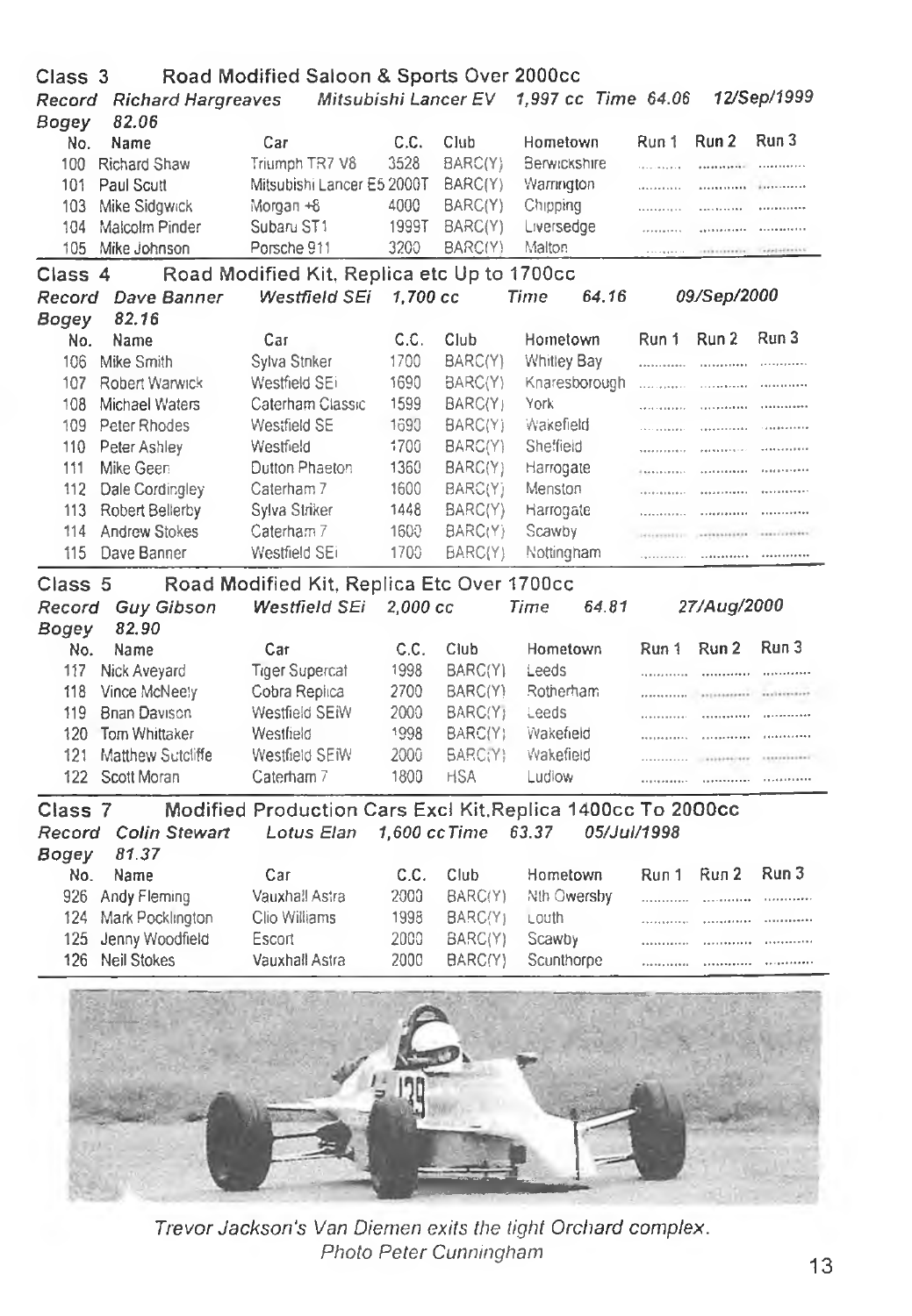| Class 8      |                                                        | Modified Production Cars Excl Kit, Replica etc over 2000cc |           |                 |                          |             |                           |       |
|--------------|--------------------------------------------------------|------------------------------------------------------------|-----------|-----------------|--------------------------|-------------|---------------------------|-------|
|              | Record Richard Jones Porsche 911 Turbo 3,200 cc Time   |                                                            |           |                 | 60.93                    |             | <i><b>04/Jul/1999</b></i> |       |
| Bogey        | 78.93                                                  |                                                            |           |                 |                          |             |                           |       |
| No.          | <b>Name</b>                                            | Car                                                        | C.C.      | <b>Club</b>     | Hometown                 |             | Run 1 Run 2 Run 3         |       |
|              | 128 Simon Bainbridge                                   |                                                            |           |                 |                          |             |                           |       |
|              | <b>Merged With Class C</b>                             |                                                            |           |                 |                          |             |                           |       |
| Class C      |                                                        | Modified Production Cars Over 2000cc                       |           |                 |                          |             |                           |       |
|              | Record Tim Coventry                                    | Westfield S Eight 5,300 cc Time 58.17 06/Jul/1997          |           |                 |                          |             |                           |       |
| Bogey        | 76.17                                                  |                                                            |           |                 |                          |             |                           |       |
| No.          | <b>Name</b>                                            | Car                                                        | C.C. Club |                 | Hometown                 |             | Run 1 Run 2 Run 3         |       |
|              | 129 Bernard Hoggarth                                   | Caterham JPE 2000T BARC(Y) Driffield                       |           |                 |                          |             |                           |       |
|              | <b>Merged With Class G</b>                             |                                                            |           |                 |                          |             |                           |       |
| Class G      |                                                        | <b>Sports Libre Cars Over 2000cc</b>                       |           |                 |                          |             |                           |       |
|              |                                                        |                                                            |           |                 |                          |             |                           |       |
|              | Record Christian Mineeff SPA SC001                     |                                                            |           | 3.500 cc        | Time<br>54.65            |             | 04/Jul/1999               |       |
| Bogey        | 72.65                                                  |                                                            |           |                 |                          |             |                           |       |
| No.          | Name                                                   | Car                                                        | C.C.      | Club.           | Hometown                 |             | Run 1 Run 2 Run 3         |       |
|              | 131 Christian Mineeff SPA SC358                        |                                                            | 3500      |                 | BARC(Y) Kermincham       |             |                           |       |
|              |                                                        |                                                            |           |                 |                          |             |                           |       |
|              | Class 9                                                | Formula Ford 1600 Pre-1994.                                |           |                 |                          |             |                           |       |
|              | Record Tony Metcalf Van Diemen RF91 1,600 cc Time      |                                                            |           |                 | 61.54                    |             | 13/Sep/1998               |       |
| Bogey        | 80.22                                                  |                                                            |           |                 |                          |             |                           |       |
| No.          | <b>Name</b>                                            | Car                                                        | C.C.      | Club            | <b>Hometown</b>          |             | Run 1 Run 2 Run 3         |       |
|              | 933 Kevin McGrath Ray FF<br>133 Nigel Greenwood Ray FF | Ray FF                                                     | 1600      | BARC(Y) Shipley |                          |             |                           |       |
|              |                                                        |                                                            | 1600      |                 | BARC(Y) Cottingley       |             | $\cdots$                  |       |
|              | 134 John Rea                                           | Crossle 62F                                                | 1600      |                 | BARC(Y) Huddersfield     |             |                           |       |
|              | 135 Bob Carrick                                        | Reynard FF                                                 | 1600      | BARC(Y)         | Holmfirth                |             |                           |       |
|              |                                                        |                                                            |           |                 |                          |             |                           |       |
|              |                                                        |                                                            |           |                 |                          |             |                           |       |
| Class B      |                                                        | Modified Production Cars Over 1400cc and Up To 2000cc      |           |                 |                          |             |                           |       |
|              |                                                        | Caterham R500 1,796 cc                                     |           |                 | 58.70<br>Time            |             | 09/Sep/2000               |       |
| Bogey        | 76.70                                                  |                                                            |           |                 |                          |             |                           |       |
| No.          | Name                                                   | Car                                                        | C.C.      | <b>Club</b>     | Hometown                 |             | Run 1 Run 2 Run 3         |       |
|              | 137 Paul Dickens                                       | Caterham Superl't                                          | 1800      |                 | BARC(Y) Addingham        |             |                           |       |
|              | 138 Malcolm McGovern Caterham S'lightR                 |                                                            | 1800      | <b>BARC(Y)</b>  | Yeadon                   |             |                           |       |
|              | 139 David Spaull                                       | Westfield SEi                                              | 1905      | BARC(Y)         | Leeds                    |             |                           |       |
|              |                                                        |                                                            |           |                 |                          |             |                           |       |
| Class D      |                                                        | Hillclimb Super Sports Cars Up To 2000cc                   |           |                 |                          |             |                           |       |
|              | Record Martin Groves                                   | Mallock Mk20B  1,700 cc  Time                              |           |                 |                          |             | 56.44 05/Jul/1998         |       |
| Bogey        | 74.44                                                  |                                                            |           |                 |                          |             |                           |       |
| No.          | Name                                                   | Car                                                        | C.C.      | <b>Club</b>     | Hometown                 |             | Run 1 Run 2               | Run 3 |
|              | 140 Tim Elmer                                          | Phantom P84/94                                             | 1700      | BARC(Y)         | Stratford                |             |                           |       |
|              | <b>Merged with Class F</b>                             |                                                            |           |                 |                          |             |                           |       |
| Class F      |                                                        | Sports Libre Cars Over 1400cc and Up To 2000cc             |           |                 |                          |             |                           |       |
|              | Record Jon Waggitt                                     | Ward WD9V 1,998 cc Time 56.51 14/May/2000                  |           |                 |                          |             |                           |       |
| Bogey        | 74.51                                                  |                                                            |           |                 |                          |             |                           |       |
| No.          | Name                                                   | <b>Car</b>                                                 | C.C.      | <b>Club</b>     | Hometown                 |             | Run 1 Run 2               | Run 3 |
|              | 141 Tim Daniel                                         | Vision V90                                                 | 2000      | BARC(Y)         | <b>Bristol</b>           |             |                           |       |
|              | 142 Jim Naylor                                         | Mallock Mk14                                               | 1700      | BARC(Y)         | York                     |             |                           |       |
|              |                                                        |                                                            |           |                 |                          |             |                           |       |
| Class E      |                                                        | Sports Libre Cars Up To 1400cc                             |           |                 |                          |             |                           |       |
|              | <b>Record Steve Owen</b>                               | OMS S/C 1,127 cc                                           |           | <b>Time</b>     | 59.20                    | 01/Jan/1994 |                           |       |
| <b>Bogey</b> | 78.99                                                  |                                                            |           |                 |                          |             |                           |       |
| No.          | <b>Name</b>                                            | Car                                                        | C.C.      | Club            | <b>Hometown</b>          |             | Run 1 Run 2               | Run 3 |
|              | 144 David Chambers                                     | OMS SC1B                                                   | 1157      | BARC(Y)         | Newark                   |             |                           |       |
|              | 145 Peter Green                                        | Centaur Mk21                                               | 1300      | BARC(Y)         | Huddersfield<br>Richmond |             |                           |       |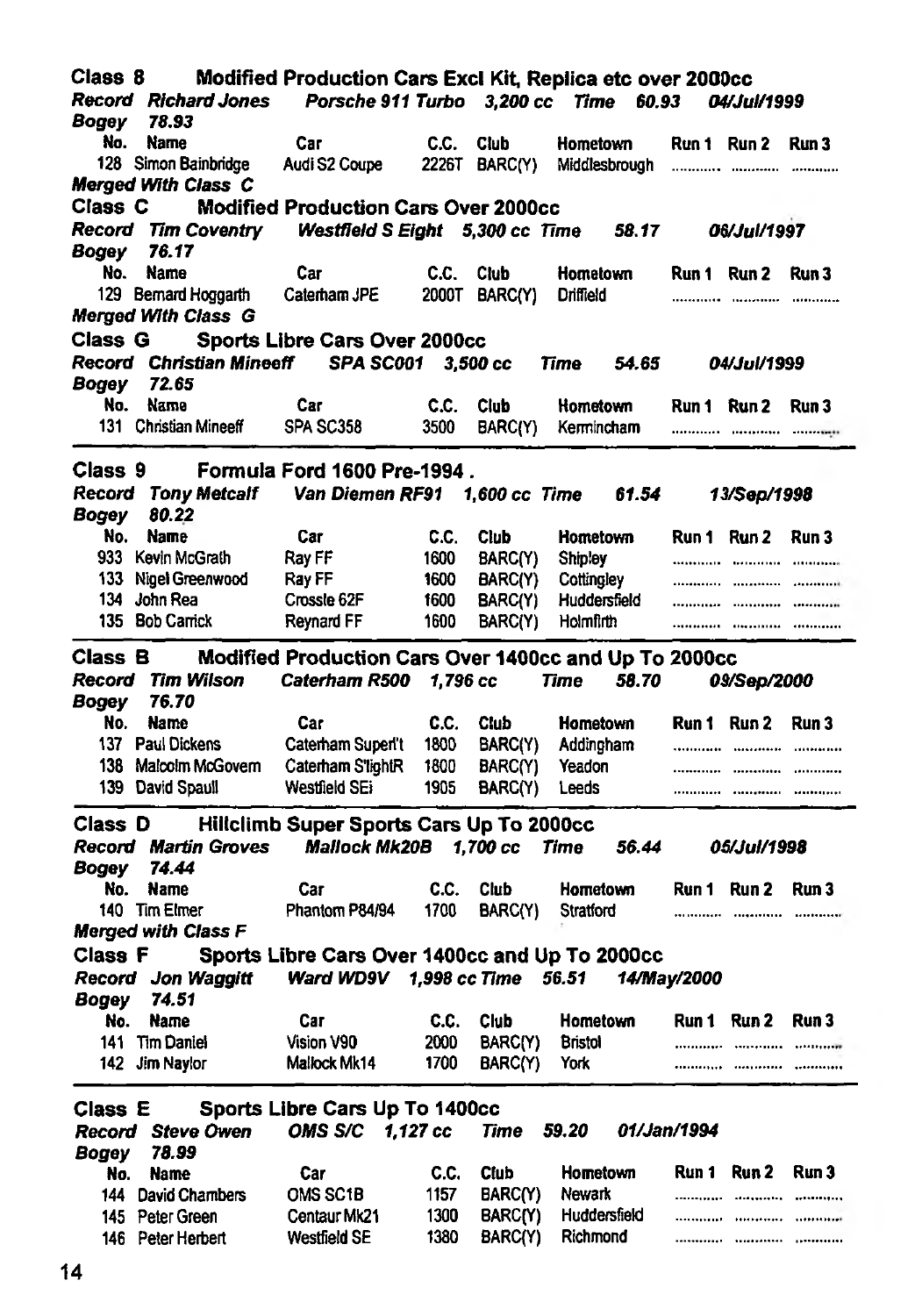#### **Sponsor : MACLAN:INJECTION MOULDERS**

**Class I Racing Cars Over 600cc And Up To 1100cc**

| Record<br>Bogey | <b>Mark Lawrence</b><br>73.83 | OMS SC2 1.200 cc |      |         | 55.83<br>Time  |       | 04/Jul/1999 |       |
|-----------------|-------------------------------|------------------|------|---------|----------------|-------|-------------|-------|
| No.             | <b>Name</b>                   | Car              | C.C. | Club    | Hometown       | Run 1 | Run 2       | Run 3 |
|                 | 148 Alan Biggar               | Cooper T59       | 1098 | BARC(Y) | North Berwick  |       |             |       |
|                 | 149 Tony Ellis                | <b>OMS SF</b>    | 1089 | BARC(Y) | Halifax        |       |             |       |
|                 | 150 David Brewis              | Megapin 95/12    | 1000 | BARC(Y) | Northumberland |       |             |       |
| 151             | Dave Boland                   | <b>OMS SF</b>    | 1098 | BARC(Y) | Lealholm       |       |             |       |
|                 | 152 Andrew Greaves            | <b>ZZandeR</b>   | 1052 | BARC(Y) | Leeds          |       |             |       |

## **Class J Racing Cars Over HOOcc And Up To 1600cc**

| Record<br>Bogey | Graeme Wight Jnr<br>73.77 |                  |      | Pilbeam MP62 1.600 cc | Time 55.51  |       | <i><b>06/Jul/1997</b></i> |       |
|-----------------|---------------------------|------------------|------|-----------------------|-------------|-------|---------------------------|-------|
| No.             | <b>Name</b>               | Car              | C.C. | Club                  | Hometown    | Run 1 | Run 2                     | Run 3 |
|                 | 154 Les Procter           | <b>OMS 2000M</b> | 1200 | BARC(Y)               | Cleckheaton |       |                           |       |
|                 | 155 Mick Lancashire       | N-D Suzuki       | 1298 | BARC(Y)               | Jersey      |       |                           |       |
|                 | 156 Phil Cooke            | Force PT         | 1396 | <b>BARC</b>           | Cricklade   |       |                           |       |
| 157             | James Blackmore           | oms              | 1370 | BARC(Y)               | Harrogate   |       |                           |       |

#### **Sponsor: GUYSON INTERNATIONAL**

 $\sim$ 

#### **Class K Racing Cars Over 1600cc And Up To 2000cc**

| Record<br>Boaev | Justin Fletcher<br>73.95 | Pilbeam MP62         |      | 1.998 сс    | Time<br>53.93 |       | <i><b>06/Jul/1997</b></i> |       |
|-----------------|--------------------------|----------------------|------|-------------|---------------|-------|---------------------------|-------|
| No.             | Name                     | Car                  | C.C. | Club        | Hometown      | Run 1 | Run 2                     | Run 3 |
|                 | 965 Lynn Owen            | <b>OMS 2000v</b>     | 1998 | BARC(Y)     | Leeds         |       |                           |       |
|                 | 159 Mike Slinn           | March 742            | 2000 | BARC(Y)     | Sheffield     |       |                           |       |
| 160.            | lan Thomas               | Pilbeam MP52         | 1998 | BARC(Y)     |               |       |                           |       |
|                 | 162 Jon Waggitt          | Ouest                | 2000 | BARC(Y)     | Boroughbridge |       |                           |       |
| 163.            | <b>Trevor Willis</b>     | <b>OMS SF2000</b>    | 1998 | <b>BARC</b> | Aviesbury     |       |                           |       |
|                 | 164 Matthew Pinder       | <b>Lotus Reynard</b> | 1998 | BARC(Y)     | Liversedge    |       |                           |       |
|                 | 165 Steve Owen           | <b>OMS 2000v</b>     | 1998 | BARC(Y)     | Leeds         |       |                           |       |
|                 |                          |                      |      |             |               |       |                           |       |

#### **Class L Racing Cars Over 2000cc**

| Record<br><b>Bogey</b> | <b>Roger Moran</b><br>70.41 | Pilbeam MP72      | 4.000 cc |                           | Time      | 52.41 |       | 05/Jul/1998 |                     |
|------------------------|-----------------------------|-------------------|----------|---------------------------|-----------|-------|-------|-------------|---------------------|
| No.                    | <b>Name</b>                 | Car               | C.C.     | Club                      | Hometown  |       | Run 1 | Run 2       | Run 3               |
| 166                    | <b>Bob Penrose</b>          | Ralt RT1          | 3900     | <b>BARC</b>               | Cardiff   |       |       |             | ************        |
|                        | 12 Robert Romeril           | Roman Mk5         | 3995     | BARC(Y)                   | Jersey    |       |       |             |                     |
| 11                     | <b>Chris Merrick</b>        | Pilbeam MP72      | 4000     | BARC(Y)                   | Stroud    |       |       |             | <b>************</b> |
| 10                     | Simon Durlina               | <b>Gould GR37</b> | 3900     | <b>BARC(SW)</b> Sevenoaks |           |       |       |             |                     |
|                        | Tim Mason                   | Gould GR37        | 3500     | <b>MAC</b>                | inkberrow |       |       |             |                     |
| 5.                     | <b>Tim Coventry</b>         | Gould GR37        | 3500     | <b>BARC</b>               | Falmouth  |       |       |             | <b>CONTRACTOR</b>   |
| 3                      | Roger Moran                 | Gould GR37        | 4000     | <b>MSA</b>                | Ludlow    |       |       |             |                     |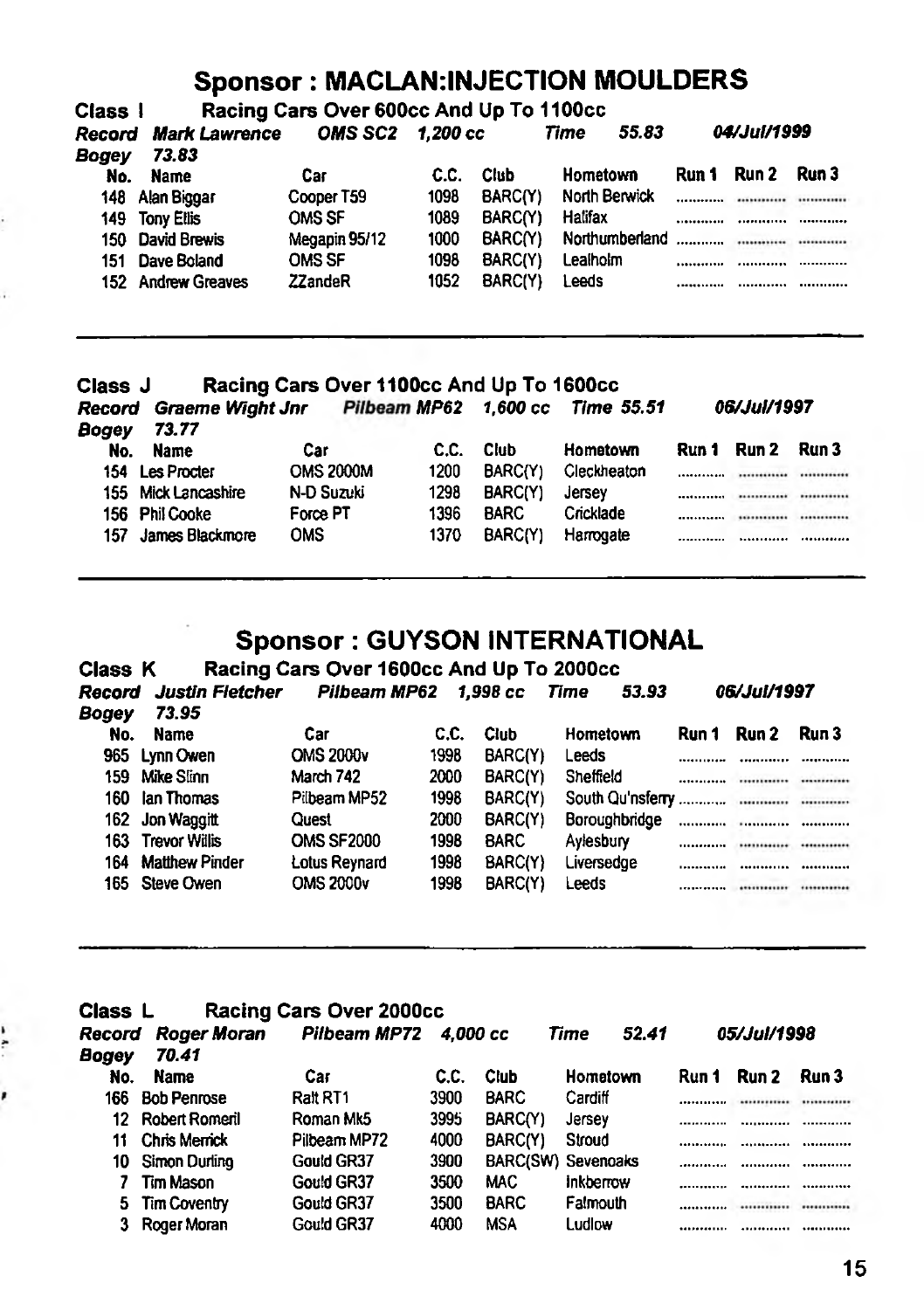# **Programme & Entry List Timetable - Sunday 13th May 2001**

**Practice runs commence 09.00** 

**Timed runs commence 45 mins after the end of practice** Award Presentation 30 minutes after the conclusion of the meeting

#### **The running order for classes today is the programme order AWARDS TO BE PRESENTED AT THIS MEETING**

| Fastest Time of the Day                                                     | The Houseman & Falshaw Trophy & Souvenir |          |
|-----------------------------------------------------------------------------|------------------------------------------|----------|
| 2nd Fastest Time of the Day                                                 |                                          | Souvenir |
| 3rd Fastest Time of the Day                                                 |                                          | Souvenir |
| Fastest Time in each Class (subject to 4 or more entries in the class)      |                                          | Souvenir |
| 2nd Fastest Time in each Class (subject to 6 or more entries in the class)  |                                          | Souvenir |
| 3rd Fastest Time in each Class (subject to 10 or more entries in the class) |                                          | Souvenir |
| 4th Fastest Time in each Class (subject to 16 or more entries in the class) |                                          | Souvenir |

#### **Class 11 GINETTACARS**

| Record | <b>Bill Hutchins</b> | Ginetta G27 V8 |      | 5.219 cc | 64.71<br>Time    |            | 14/May/2000 |                     |
|--------|----------------------|----------------|------|----------|------------------|------------|-------------|---------------------|
| No.    | Name                 | Car            | C.C. | Club     | Hometown         | Run 1      | Run 2       | Run 3               |
| 721    | James Tearle         | Ginetta G12    | 998  | GOC      | Nottingham       |            |             |                     |
| 20     | David Baker          | Ginetta G32    | 1900 | GOC      | Linlithgow       |            | <b></b>     |                     |
| 21     | David Tearle         | Ginetta G12    | 998  | GOC      | Market H'boro    |            |             |                     |
| 22     | Les Czakow           | Ginetta G15    | 998  | GOC      | Manchester       |            |             |                     |
| 23     | Michael Hullock      | Ginetta G4     | 1360 | GOC      | Godley Hyde      |            | <b></b>     | ------------        |
| 24     | <b>Gus Carnegie</b>  | Ginetta G4     | 1993 | GOC      | West Linton      |            |             |                     |
| 26     | Martin Jones         | Ginetta G4     | 1798 | GOC      | Cheitenham       |            |             |                     |
| 27     | <b>Tim Moore</b>     | Ginetta G4     | 1989 | GOC      | London           |            |             |                     |
| 28     | <b>Chris Blewett</b> | Ginetta G4     | 1498 | GOC      | <b>Braintree</b> |            |             |                     |
| 29     | Martyn Hayward       | Ginetta G4     | 1800 | GOC      | Peterborough     | . <b>.</b> |             | <b>************</b> |
| 30     | <b>Steve Fidler</b>  | Ginetta G21    | 2900 | GOC      | Surrey           |            |             |                     |
| 31     | <b>Bill Hutchins</b> | Ginetta G27 V8 | 5300 | GOC      | Kenilworth       |            |             |                     |

#### **Class 13 MORGAN CARS**

| No. | Name            | Саг        | C.C. | Club        | Hometown        | Run 1        | Run 2 | Run 3        |
|-----|-----------------|------------|------|-------------|-----------------|--------------|-------|--------------|
| 33  | Brian Lee       | Morgan 4/4 | 1796 | <b>MSCC</b> | Chesterfield    |              |       |              |
| 34  | John Parr       | Morgan 4/4 | 1598 | <b>MSCC</b> | <b>Bradford</b> |              |       |              |
| 35  | Dave Mason      | Morgan 4/4 | 1600 | <b>MSCC</b> | Huddersfield    |              |       |              |
| 36  | David Frow      | Morgan 4/4 | 1600 | <b>MSCC</b> | Wintenngham     |              |       |              |
| 37  | John Stephens   | Morgan 4/4 | 1598 | <b>MSCC</b> | Wilmstow        |              |       | ------------ |
| 38  | Stuart Kellett  | Morgan 4/4 | 1598 | <b>MSCC</b> | Halifax         |              |       |              |
| 39  | David Siviter   | Morgan 4/4 | 1597 | <b>MSCC</b> | Worcester       |              |       |              |
| 40  | Paul Clarke     | Morgan 4/4 | 2300 | <b>MSCC</b> | Barton-u-N'dw'd |              |       |              |
| 41  | David Wood      | Morgan +4  | 1994 | <b>MSCC</b> | <b>Breaston</b> |              |       |              |
| 42  | Gerard Sykes    | Morgan +4  | 2138 | <b>MSCC</b> | Princes Risbro  |              |       |              |
| 43  | Steven McDonald | Morgan +8  | 3532 | <b>MSCC</b> | Hexham          | ************ |       |              |
| 44  | Mike Sidgwick   | Morgan +8  | 3998 | BARC(Y)     | Chipping        |              |       | ************ |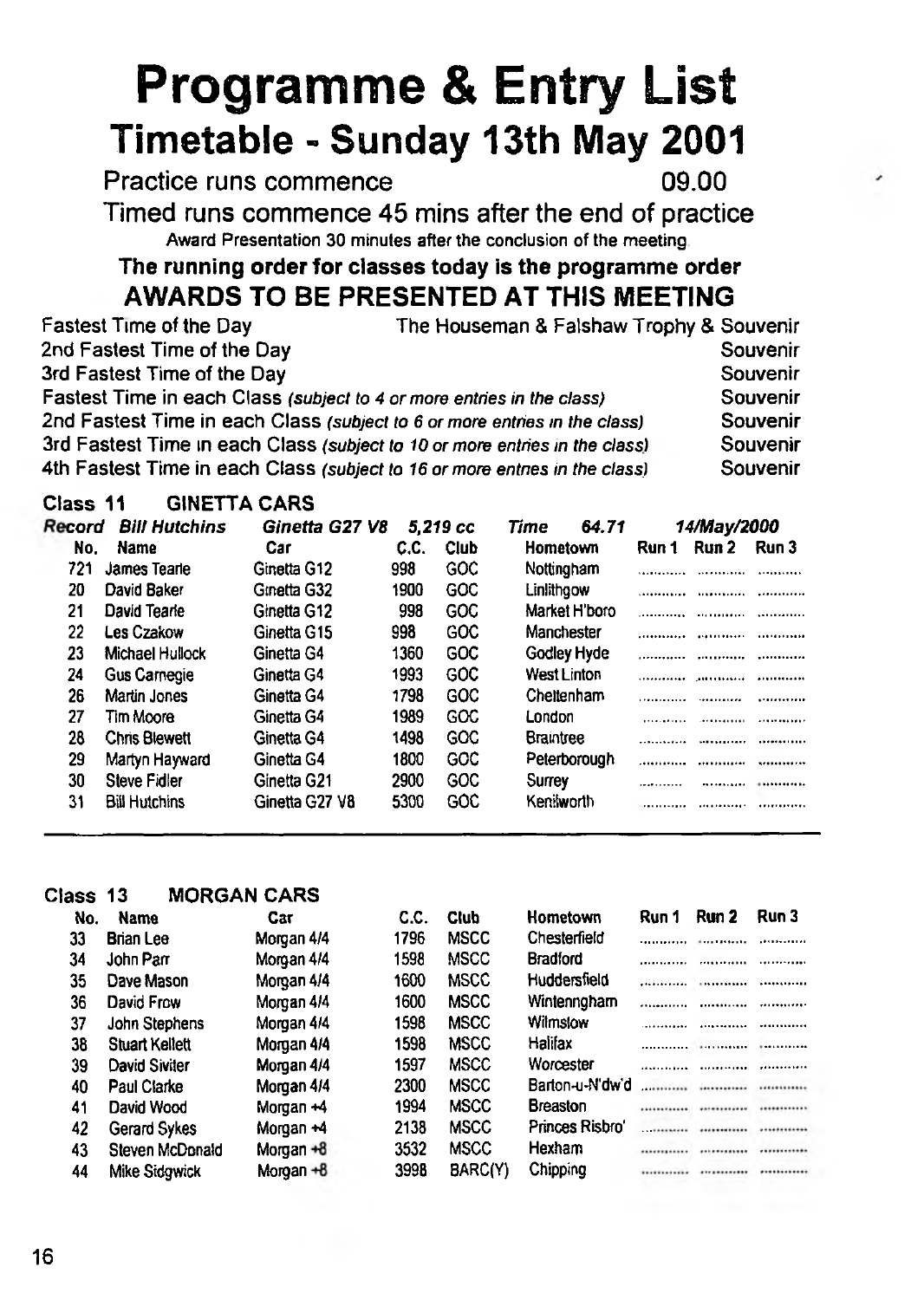|    | Class 1<br>Road Modified Saloon & Sports Up To 1400cc |                       |                    |          |         |               |       |              |            |  |
|----|-------------------------------------------------------|-----------------------|--------------------|----------|---------|---------------|-------|--------------|------------|--|
|    | Record                                                | <b>Geoff Goodwin</b>  | <b>MG Midget</b>   | 1.330 сс |         | 71.30<br>Time |       | 12/Sep/1999  |            |  |
|    | Bogey                                                 | 89.30                 |                    |          |         |               |       |              |            |  |
|    | No.                                                   | <b>Name</b>           | Car                | C.C.     | Club    | Hometown      | Run 1 | Run 2        | Run 3      |  |
|    | 749.                                                  | <b>Stuart Bullas</b>  | A H Sprite MkI     | 1340     | BARC(Y) | Birmingham    |       |              |            |  |
| H. | 752                                                   | Kevin Barker          | Peugeot 106 Railye | 1294     | BARC(Y) | Dartington    |       |              |            |  |
| н  | 47                                                    | James Sullivan        | Peugeot 205        | 1360     | BARC(Y) | Rotherham     |       | ************ |            |  |
|    | 48                                                    | Stephen Sullivan      | Austin Mini        | 1275     | BARC(Y) | Rotherham     |       |              |            |  |
|    | 49                                                    | Robin Johnson         | A H Sprite MkI     | 1340     | BARC(Y) | Birmingham    |       |              |            |  |
| н. | 50                                                    | John Tooby            | Citroen AX GT      | 1360     | BARC(Y) | Leeds         |       | <b></b>      |            |  |
|    | 51                                                    | <b>Barry Stoner</b>   | Peugeot 205 Rallye | 1294     | TMC     | Drightington  |       | ------------ |            |  |
|    | 52                                                    | <b>Ken Barker</b>     | Peugeot 106 Railve | 1294     | BARC(Y) | Dartington    |       | ************ |            |  |
| H. | 53                                                    | <b>Clare Sullivan</b> | <b>Austin Mini</b> | 1380     | BARC(Y) | Preston       |       |              | . <b>.</b> |  |
| н. | 54                                                    | Geoff Goodwin         | MG Midget          | 1330     | BARC(Y) | Sheffield     |       | ************ |            |  |
|    |                                                       |                       |                    |          |         |               |       |              |            |  |

#### **Class 2 Road Modified Saloon & Sports Over 1400cc And Up To 2000cc** *Record Bobby Fryers Ciio Wiiiiams 2,000 cc Time 67.57 13/Jun/1999 Bogey 85.57* No. Name Car C.C. Club Hometown **Run 1 Run 2 Run 3** H 756 Andy Lightowler H 758 lain Ball **Escort** 2000 BARC(Y) Learnington Spa ............ .............. H 760 Jamie Warren Peugeot 205 1905 BARC(Y) Settle .......... H 56 Paul Syson Vauxhall Nova 1600 BARC(Y) Billingham ........... ............ ...........

| 57   | Allan Beaumont      | Renault 21TS    | 1721 | <b>HMC</b> | Battey    |                     | ------------              |
|------|---------------------|-----------------|------|------------|-----------|---------------------|---------------------------|
| H 58 | Adam Warren         | Escort          | 2000 | BARC(Y)    | Settle    |                     |                           |
| H 59 | <b>Andy Geen</b>    | Peugeot 309 GTi | 1905 | BARC(Y)    | Harrogate |                     |                           |
| 60   | Mark Warren         | Peugeot 205 GTi | 1998 | BARC(Y)    | Northwich | <b>************</b> | . . <b>.</b> . <b>.</b> . |
| H 61 | John Gallagher      | Honda Integra   | 1796 | BARC(Y)    | Levland   |                     |                           |
| H 62 | <b>Bobby Fryers</b> | Clio Williams   | 2000 | BARC(Y)    | Keighlev  |                     |                           |

#### **Class 3 Road Modified Saloon & Sports Over 2000cc**

|    | Record | <b>Richard Hargreaves</b> | Mitsubishi Lancer EV       |       |         | 1,997 cc Time 64.06 12/Sep/1999 |       |              |         |
|----|--------|---------------------------|----------------------------|-------|---------|---------------------------------|-------|--------------|---------|
|    | Bogey  | 82.06                     |                            |       |         |                                 |       |              |         |
|    | No.    | Name                      | Car                        | C.C.  | Club    | Hometown                        | Run 1 | Run 2        | Run 3   |
|    | 65     | William Hamer             | Ford Sierra                | 2000T | LCCC    | T/moor                          |       |              |         |
| н. | 66     | John Slater               | Jaguar XJ40                | 3590  | BARC(Y) | Ripon                           |       | ************ |         |
|    | 67     | <b>Stewart Spink</b>      | Porsche 911SC              | 3200  | BARC(Y) | Baildon                         |       |              |         |
|    | 68     | Paul Scutt                | Mitsubishi Lancer E5 2000T |       | BARC(Y) | Warrington                      |       |              |         |
| H. | 69     | Steve Campbell            | Talbot S'beam Lotus 2572   |       | BARC(Y) | Leicester                       |       |              |         |
|    | 70     | Malcolm Pinder            | Subaru ST1                 | 1999T | BARC(Y) | Liversedge                      |       |              |         |
|    | 71     | Mark Wallwork             | Ford Cosworth              | 2000T | LCCC    | <b>Bolton</b>                   |       |              |         |
| н. | 72     | Mike Johnson              | Porsche 911                | 3200  | BARC(Y) | Malton                          |       |              |         |
| H. | 73     | Jonathan Mounsey          | Sapphire RS Cos            | 1993T | BARC(Y) | Settle                          |       |              |         |
|    | H 74   | <b>Richard Hargreaves</b> | Mitsubishi Lancer E5 1997T |       | BARC(Y) | Giggleswick                     |       |              | <b></b> |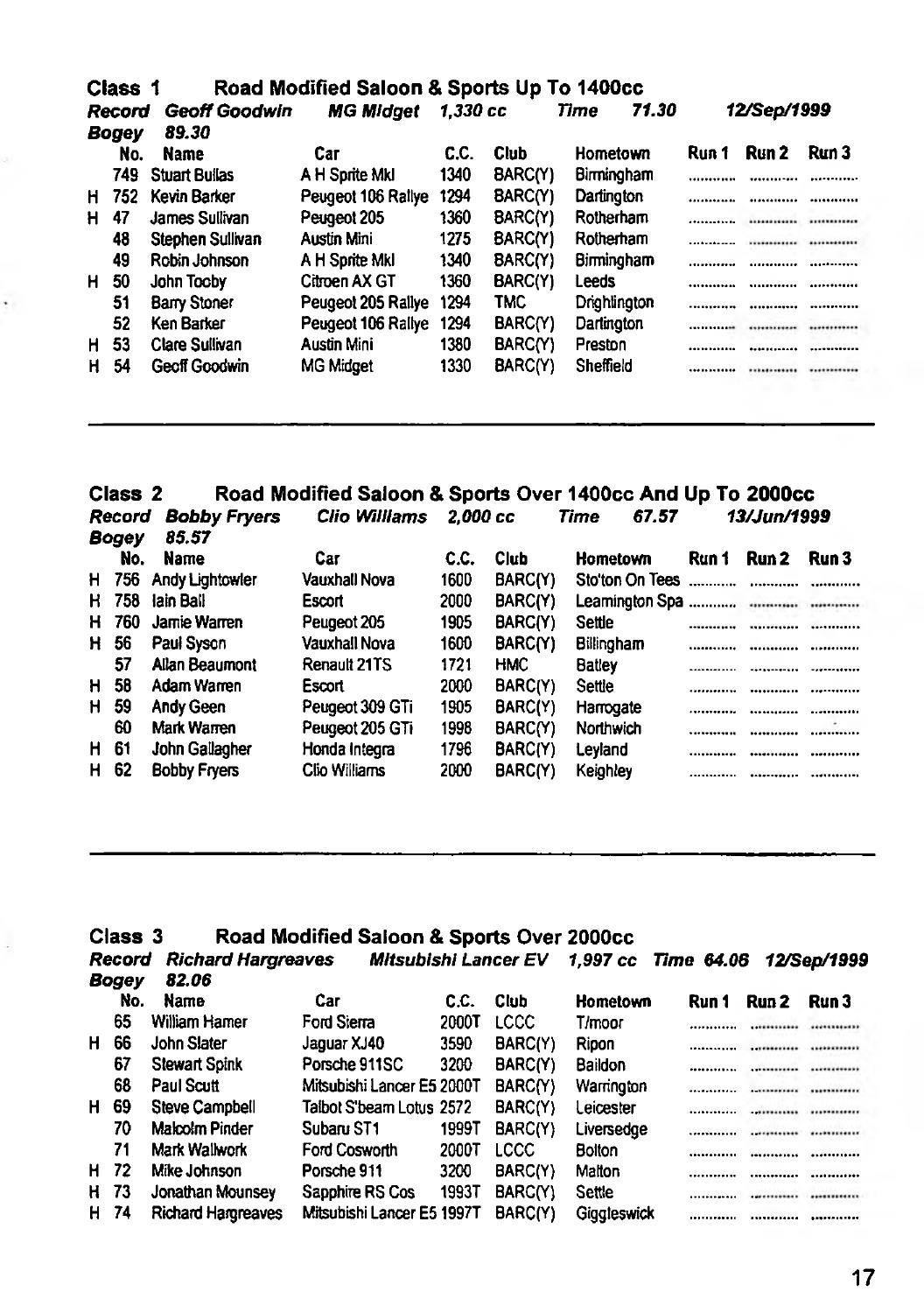|   | Class 4 |                        | Road Modified Kit, Replica etc Up to 1700cc |          |            |             |               |                          |             |       |
|---|---------|------------------------|---------------------------------------------|----------|------------|-------------|---------------|--------------------------|-------------|-------|
|   | Record  | Dave Banner            | Westfield SEi                               | 1.700 cc |            | Time        | 64.16         |                          | 09/Sep/2000 |       |
|   | Bogey   | 82.16                  |                                             |          |            |             |               |                          |             |       |
|   | No.     | Name                   | Car                                         | C.C.     | Club       | Hometown    |               | Run 1                    | Run 2       | Run 3 |
|   | 778     | <b>Brian Gate</b>      | Sylva Striker                               | 1598     | <b>WMC</b> | Workington  |               |                          |             |       |
|   | 76      | <b>Anthony Parker</b>  | Sylva Leader                                | 1600     | BARC(Y)    | Leeds       |               |                          |             |       |
|   | 77      | Mike Smith             | Sylva Striker                               | 1700     | BARC(Y)    | Whitley Bay |               | .                        |             |       |
|   | 78      | Keith Gate             | Sylva Striker                               | 1598     | <b>WMC</b> | Workington  |               |                          |             |       |
| н | 79      | Robert Warwick         | Westfield SEi                               | 1690     | BARC(Y)    |             | Knaresborough |                          |             |       |
|   | 80      | Michael Waters         | Caterham Classic                            | 1599     | BARC(Y)    | York        |               |                          |             |       |
| н | 81      | <b>Peter Rhodes</b>    | Westfield SE                                | 1690     | BARC(Y)    | Wakefield   |               |                          |             |       |
| н | 82      | Tony Hall              | Caterham Seven                              | 1690     | BARC(Y)    | Cramlington |               | ************ *********** |             | .     |
|   | 83      | Peter Ashley           | Westfield                                   | 1700     | BARC(Y)    | Sheffield   |               | .                        |             |       |
| н | 84      | Mike Geen              | <b>Dutton Phaeton</b>                       | 1360     | BARC(Y)    | Harrogate   |               |                          |             |       |
| н | 85      | <b>Tony Brumfield</b>  | Sylva Mojo                                  | 1598     | BARC(Y)    | Grimsby     |               |                          |             |       |
| н | 86      | Dale Cordingley        | Caterham 7                                  | 1600     | BARC(Y)    | Menston     |               |                          | .           |       |
| н | 87      | <b>Robert Bellerby</b> | Sylva Striker                               | 1448     | BARC(Y)    | Harrogate   |               |                          |             |       |
|   | 88      | Mike Bees              | Caterham 7                                  | 1688     | <b>HSA</b> | Cambridge   |               |                          |             |       |
| н | 89      | <b>Andrew Stokes</b>   | Caterham 7                                  | 1600     | BARC(Y)    | Scawby      |               |                          |             |       |
| н | 90      | Dave Banner            | Westfield SEi                               | 1700     | BARC(Y)    | Nottingham  |               |                          |             |       |
|   |         |                        |                                             |          |            |             |               |                          |             |       |

#### **Class 5** Road Modified Kit, Replica Etc Over 1700cc

|    | Record<br><b>Bogey</b> | <b>Guy Gibson</b><br>82.90 | <b>Westfield SEI</b>  | 2.000 cc |            | Time            | 64.81 |       | 27/Aug/2000 |         |
|----|------------------------|----------------------------|-----------------------|----------|------------|-----------------|-------|-------|-------------|---------|
|    | No.                    | Name                       | Car                   | C.C.     | Club       | <b>Hometown</b> |       | Run 1 | Run 2       | Run 3   |
|    | 91                     | Peter Needham              | Shelsley              | 2000     | BARC(Y)    | Worcs           |       |       | <b></b> .   |         |
|    | 92                     | Martin Rose                | Spartan               | 1998     | LCCC       | <b>Botton</b>   |       |       | .           |         |
|    | H 93                   | Nick Aveyard               | <b>Tiger Supercat</b> | 1998     | BARC(Y)    | Leeds           |       |       |             |         |
| H. | 94                     | <b>Vince McNeelv</b>       | Cobra Replica         | 2700     | BARC(Y)    | Rotherham       |       | .     |             |         |
|    | 95                     | Peter Walker               | <b>Westfield SEIW</b> | 2000     | BARC(Y)    | Methley         |       |       |             |         |
|    | H 96                   | Matthew Sutcliffe          | <b>Westfield SEIW</b> | 2000     | BARC(Y)    | Wakefield       |       |       |             | <b></b> |
|    | H 97                   | John Hoyle                 | Westfield SEiW        | 1998     | BARC(Y)    | Harrogate       |       |       |             |         |
|    | 98                     | Scott Moran                | Caterham 7            | 1800     | <b>HSA</b> | Ludiow          |       | .     |             |         |

#### **Class 6 Modified Production Cars excl Kit, Replica etc up to 1400cc** *Record Matthew Pinder MG IVIetro 1,380 cc Time 63.70 10/May/1998*

|  | Boaey 81.70           |             |      |                     |          |                   |   |
|--|-----------------------|-------------|------|---------------------|----------|-------------------|---|
|  | No. Name              | Car         |      | C.C. Club           | Hometown | Run 1 Run 2 Run 3 |   |
|  | 100 Roy Bolderson     | Morris Mini |      | 1380 BARC(Y) Leeds  |          | <br>              |   |
|  | H 101 David Coulthard | MG Midget   | 1380 |                     |          |                   |   |
|  | H 102 Philip Sturdy   | Rover Metro |      | 1399 BARC(Y) Thirsk |          | <br>              | . |
|  |                       |             |      |                     |          |                   |   |

#### **Class 7 Modified Production Cars Excl Kit,Replica 1400cc To 2000cc** *Record Colin Stewart Lotus Eian 1,600 ccTime 63.37 05/Jui/1998*

*Bogey 81.37* No. Name Car C.C. Club Hometown Run 1 Run 2 Run 3 907 Andy Fleming Vauxhali Astra 2000 BARC{Y) Nth Owersby 104 John Foulds Ford Fiesta XR2 1600 BARC(Y) Cowling H 105 Mark Pocklington Clio Williams 1998 BARC{Y) Louth H 106 Jenny Woodfield Escort 2000 BARC{Y) Scawby 107 Neil Stokes Vauxhali Astra 2000 BARC(Y) Scunthorpe 108 Vini Dobson VW Golf 1847 BARC(Y) Harrogate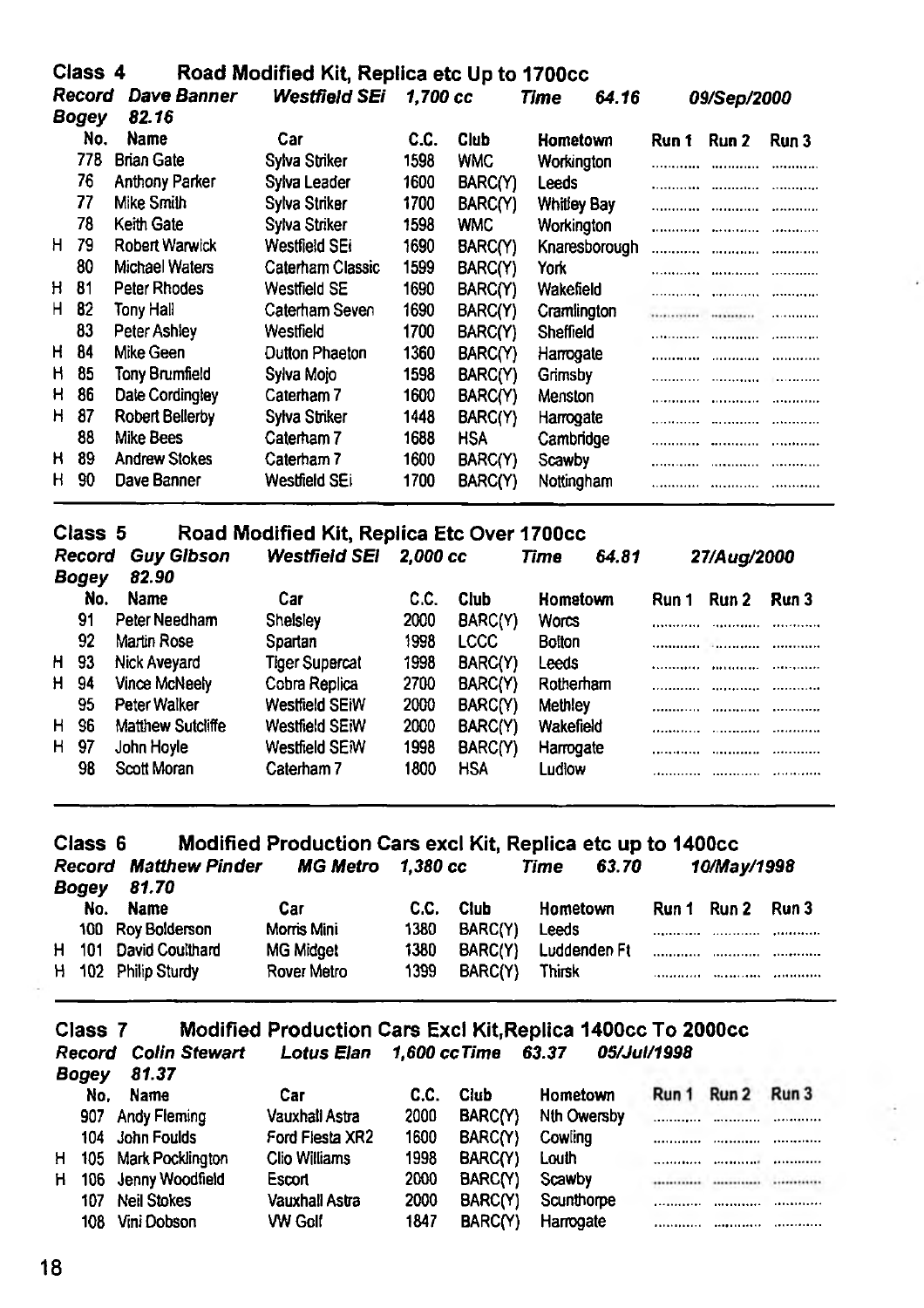|   | Modified Production Cars Excl Kit, Replica etc over 2000cc<br>Class 8 |                                                                                                 |                                                                         |                          |                 |                                             |                                                      |  |  |
|---|-----------------------------------------------------------------------|-------------------------------------------------------------------------------------------------|-------------------------------------------------------------------------|--------------------------|-----------------|---------------------------------------------|------------------------------------------------------|--|--|
|   |                                                                       | <b>Record Richard Jones</b>                                                                     | Porsche 911 Turbo 3,200 cc                                              |                          |                 | <b>Time</b>                                 | 60.93 04/Jul/1999                                    |  |  |
|   | Bogey                                                                 | 78.93                                                                                           |                                                                         |                          |                 |                                             |                                                      |  |  |
|   |                                                                       | No. Name                                                                                        | Саг                                                                     | C.C.                     | Club            | Hometown                                    | Run 1 Run 2<br>Run 3                                 |  |  |
|   | H 110                                                                 | Roger Coulsey                                                                                   | TVR 3000M                                                               | 2994                     | BARC(Y)         | Leeds                                       |                                                      |  |  |
|   | 111                                                                   | Claude Spencer                                                                                  | MGB V8                                                                  | 3500                     | BARC(Y)         | Pontefract                                  |                                                      |  |  |
| н | 112                                                                   | <b>John Green</b>                                                                               | Jaguar 'E' Type                                                         | 4339                     | BARC(Y)         | Malton                                      | <br><br>.                                            |  |  |
| H | 113                                                                   | Haydn Spedding                                                                                  | Jaquar E Type                                                           | 4235                     | BARC(Y)         | Barnsley                                    | <br>                                                 |  |  |
| н | 114                                                                   | Simon Bainbridge                                                                                | Audi S2 Coupe                                                           | 2226T                    | BARC(Y)         | Middlesbrough                               |                                                      |  |  |
|   | Class 9                                                               |                                                                                                 | Formula Ford 1600 Pre-1994.                                             |                          |                 |                                             |                                                      |  |  |
|   | Record                                                                | <b>Tony Metcalf</b>                                                                             | Van Diemen RF91                                                         |                          | 1.600 cc Time   | 61.54                                       | 13/Sep/1998                                          |  |  |
|   | Bogey                                                                 | 80.22                                                                                           |                                                                         |                          |                 |                                             |                                                      |  |  |
|   | No.                                                                   | Name                                                                                            | Car                                                                     | C.C.                     | Club            | Hometown                                    | Run 2<br>Run 3<br>Run 1                              |  |  |
|   | 916.                                                                  | Kevin McGrath                                                                                   | Ray FF                                                                  | 1600                     | BARC(Y)         | <b>Shipley</b>                              |                                                      |  |  |
|   |                                                                       | 917 Trevor Jackson                                                                              | Van Diemen RF85                                                         | 1600                     | BARC(Y)         | Keighley                                    |                                                      |  |  |
|   | 116                                                                   | Nigel Greenwood                                                                                 | Ray FF                                                                  | 1600                     | BARC(Y)         | Cottingley                                  |                                                      |  |  |
|   |                                                                       | 117 Robin Webster                                                                               | Van Diemen RF85                                                         | 1600                     | <b>BARC</b>     | Keighley                                    |                                                      |  |  |
|   | 118                                                                   | <b>Bob Carrick</b>                                                                              | Reynard FF                                                              | 1600                     | BARC(Y)         | <b>Holmfirth</b>                            | ************* ************                           |  |  |
|   |                                                                       | 119 Trevor Jackson                                                                              | Lotus 51C                                                               | 1600                     | BARC(Y)         | <b>Bolton</b>                               | <br>                                                 |  |  |
|   | Bogey<br>No.                                                          | <b>Record Peter Herbert</b><br>78.83<br>Name<br>H 121 Andrew Ball<br><b>Merged With Class B</b> | <b>Westfield SE</b><br>Car<br>Caterham Honda                            | 1.380 cc<br>C.C.<br>1100 | Club<br>BARC(Y) | Time<br>60.06<br><b>Hometown</b><br>Silsden | <i><b>06/Jul/1997</b></i><br>Run 2<br>Run 3<br>Run 1 |  |  |
|   | Class B                                                               |                                                                                                 | Modified Production Cars Over 1400cc and Up To 2000cc                   |                          |                 |                                             |                                                      |  |  |
|   | Record<br>Bogey                                                       | Tim Wilson<br>76.70                                                                             | Caterham R500                                                           | 1,796 cc                 |                 | 58.70<br>Time                               | <b>09/Sep/2000</b>                                   |  |  |
|   | No.                                                                   | <b>Name</b>                                                                                     | Car                                                                     | C.C.                     | Club            | Hometown                                    | Run 1 Run 2<br>Run 3                                 |  |  |
|   |                                                                       | 923 Brian Hamilton                                                                              | Caterham BDD                                                            | 1600                     | BARC(Y)         | Daventry                                    |                                                      |  |  |
|   |                                                                       | H 122 David Spaull                                                                              | Westfield SEi                                                           | 1905                     | BARC(Y)         | Leeds                                       |                                                      |  |  |
|   |                                                                       | 123 Peter Hamilton                                                                              | Caterham 7                                                              | 1600                     | BARC(Y)         | <b>Burnley</b>                              |                                                      |  |  |
|   |                                                                       |                                                                                                 |                                                                         |                          |                 |                                             |                                                      |  |  |
|   | Class C<br>Record<br>Bogey                                            | <b>Tim Coventry</b><br>76.17                                                                    | <b>Modified Production Cars Over 2000cc</b><br><b>Westfield S Eight</b> |                          | 5,300 cc Time   | 58.17                                       | <i><b>06/Jul/1997</b></i>                            |  |  |
|   | No.                                                                   | Name                                                                                            | Car                                                                     | C.C.                     | Club            | Hometown                                    | Run 3<br>Run 1 Run 2                                 |  |  |
|   |                                                                       | H 136 Bernard Hoggarth                                                                          | Caterham JPE                                                            |                          | 2000T BARC(Y)   | Driffield                                   |                                                      |  |  |
|   |                                                                       | 137 Tony Lea<br><b>Merged With Class G</b>                                                      | Jaguar D-Type Rep 4000                                                  |                          | HDLCC           | Chapel - Frith                              |                                                      |  |  |
|   | Class G                                                               |                                                                                                 | <b>Sports Libre Cars Over 2000cc</b>                                    |                          |                 |                                             |                                                      |  |  |
|   | Bogey                                                                 | <b>Record Christian Mineeff</b><br>72.65                                                        | SPA SC001                                                               |                          | 3,500 cc        | Time<br>54.65                               | <i><b>04/Jul/1999</b></i>                            |  |  |
|   | No.                                                                   | Name                                                                                            | Car                                                                     | c.c.                     | Club            | Hometown                                    | Run 1 Run 2<br>Run 3                                 |  |  |
|   |                                                                       | 138 Don Burt                                                                                    | YKC Raider                                                              | 4600                     | BARC(Y).        | Pontefract                                  |                                                      |  |  |

×

Ì.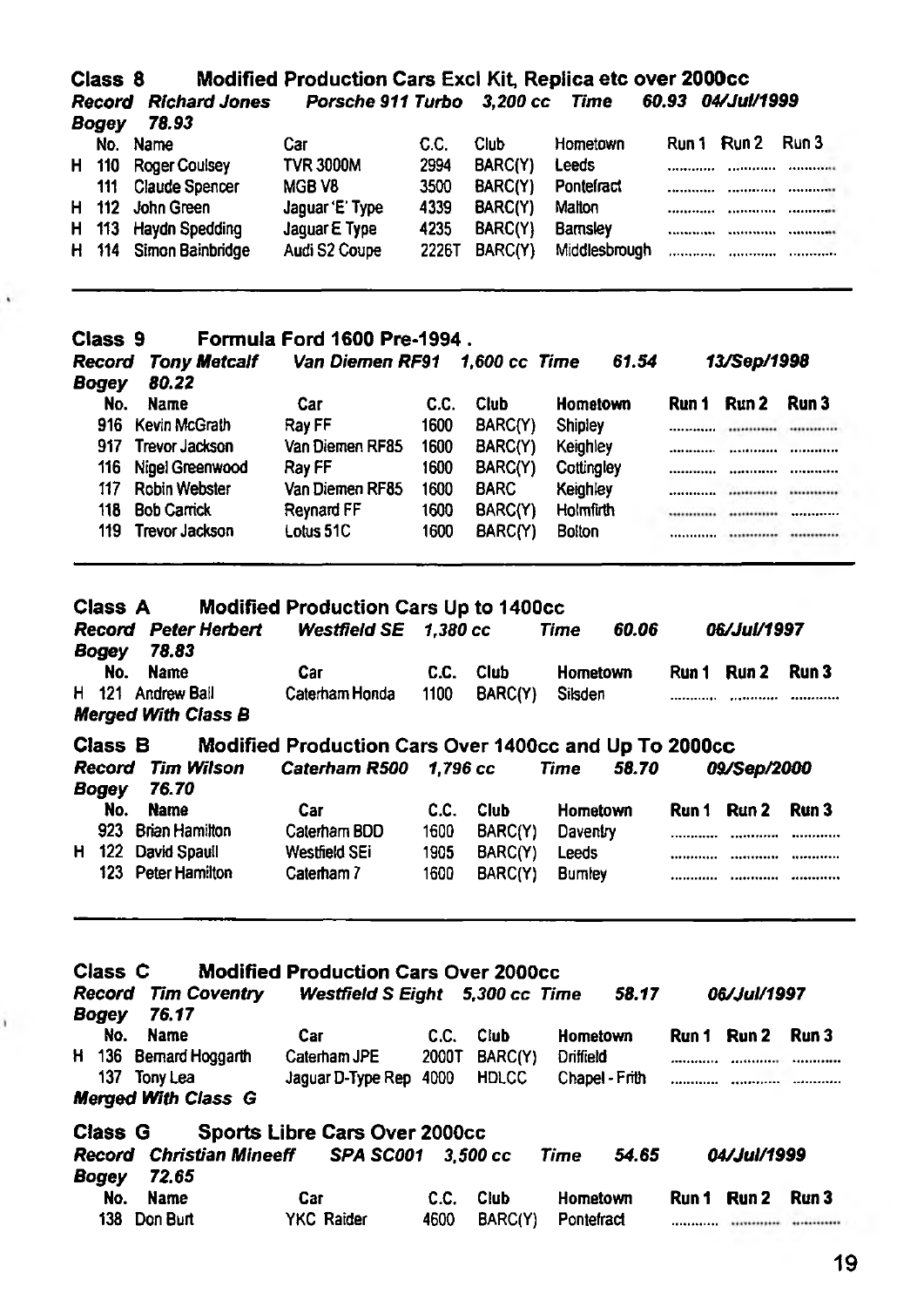|    | Class D        |                            | Hillclimb Super Sports Cars Up To 2000cc |          |                |                                                |              |                           |       |
|----|----------------|----------------------------|------------------------------------------|----------|----------------|------------------------------------------------|--------------|---------------------------|-------|
|    | Record         | <b>Martin Groves</b>       | Mallock Mk20B 1.700 cc                   |          |                | Time<br>56.44                                  |              | <i><b>05/Jul/1998</b></i> |       |
|    | Bogey          | 74.44                      |                                          |          |                |                                                |              |                           |       |
|    | No.            | <b>Name</b>                | Car                                      | C.C.     | <b>Club</b>    | Hometown                                       | Run 1        | Run 2                     | Run 3 |
|    | 125            | <b>Tim Elmer</b>           | Phantom P84/94                           | 1700     | BARC(Y)        | <b>Stratford</b>                               |              |                           |       |
|    |                | <b>Merged With Class F</b> |                                          |          |                |                                                |              |                           |       |
|    | <b>Class F</b> |                            |                                          |          |                | Sports Libre Cars Over 1400cc and Up To 2000cc |              |                           |       |
|    | Record         | <b>Jon Waggitt</b>         | Ward WD9V                                | 1,998 cc |                | Time<br>56.51                                  |              | <i><b>14/May/2000</b></i> |       |
|    | Bogey          | 74.51                      |                                          |          |                |                                                |              |                           |       |
|    | No.            | Name                       | Car                                      | C.C.     | <b>Club</b>    | Hometown                                       | Run 1        | Run 2                     | Run 3 |
|    | 126            | <b>Tim Daniel</b>          | Vision V90                               | 2000     | BARC(Y)        | <b>Bristol</b>                                 |              |                           |       |
| н. | 127            | Jim Naylor                 | Mallock Mk14                             | 1700     | BARC(Y)        | York                                           |              |                           |       |
| H. | 128            | <b>Steven Dunn</b>         | Maryk 001                                | 1700     | BARC(Y)        | Keighley                                       | ************ |                           |       |
|    |                |                            |                                          |          |                |                                                |              |                           |       |
|    | Class E        |                            | Sports Libre Cars Up To 1400cc           |          |                |                                                |              |                           |       |
|    | Record         | <b>Steve Owen</b>          | OMS S/C 1,127 cc                         |          | Time           | 59.20                                          |              | 1994                      |       |
|    | Bogey          | 78.99                      |                                          |          |                |                                                |              |                           |       |
|    | No.            | <b>Name</b>                | Car                                      | C.C.     | <b>Club</b>    | Hometown                                       | Run 1        | Run 2                     | Run 3 |
| H  | 933            | <b>Richard Spedding</b>    | Centaur Mk21                             | 1300     | BARC(Y)        | <b>Bamsley</b>                                 |              |                           |       |
| н  | 131            | ian Blair                  | Gryphon C4A                              | 1300     | BARC(Y)        | Doncaster                                      |              |                           |       |
| н  | 132            | David Chambers             | <b>OMS SC1B</b>                          | 1157     | BARC(Y)        | <b>Newark</b>                                  |              |                           |       |
| н. |                | 133 Peter Green            | Centaur Mk21                             | 1300     | <b>BARC(Y)</b> | Huddersfield                                   |              |                           |       |

#### **Sponsor: MACLAN:INJECTION MOULDERS**

*<u><u>minime</u> mannon*<sup>2</sup> *minim*e</u> *<u><u><b>IRESPERSION</u> PROPERTY*</u>

**Class 1 Racing Cars Over 600cc And Up To 110Occ**

H 133 Peter Green Centaur Mk21 1300 BARC(Y) Huddersfield SE 134 Peter Herbert Westfield SE 1380 BARC(Y) Richmond

134 Peter Herbert

| Record<br>Bogey |     | <b>Mark Lawrence</b><br>73.83 | <b>OMS SC2</b>   | 1.200 cc |                | Time            | 55.83          | 04/Jul/1999 |              |       |
|-----------------|-----|-------------------------------|------------------|----------|----------------|-----------------|----------------|-------------|--------------|-------|
|                 | No. | Name                          | Car              | C.C.     | Club           | Hometown        |                | Run 1       | Run 2        | Run 3 |
|                 |     | 946 Norman Kitching           | ikon Jedi        | 1052     | <b>BARC(Y)</b> | Yam             |                |             |              |       |
|                 | 948 | Alan Greenwood                | Macian Mkl       | 1042     | BARC(Y)        | <b>Keighley</b> |                |             |              |       |
| н.              | 141 | David Brewis                  | Megapin 95/12    | 1000     | BARC(Y)        |                 | Northumberland |             |              |       |
|                 |     | 142 Nick Skidmore             | Hi-Tech          | 1029     | <b>HSA</b>     | Cannock         |                |             |              |       |
|                 |     | 143 Tony Ellis                | <b>OMS SF</b>    | 1089     | BARC(Y)        | Halifax         |                |             |              |       |
| н.              | 144 | John Chacksfield              | <b>CMS 2000M</b> | 1052     | BARC(Y)        | Keighley        |                |             |              |       |
| н.              |     | 145 Andrew Greaves            | <b>ZZandeR</b>   | 1052     | BARC(Y)        | Leeds           |                |             |              |       |
| н               | 146 | Dave Kitching                 | I KON Jedi       | 1052     | <b>BARC(Y)</b> | Yam             |                |             |              |       |
| H.              | 147 | <b>Glyn Sketchley</b>         | Megapin CFM9     | 1070     | BARC(Y)        | Leicester       |                |             | ************ |       |
|                 | 148 | <b>Craven Moses</b>           | Maclan Mk1       | 1042     | <b>BARC(Y)</b> | Oakworth        |                |             |              |       |

|    | Racing Cars Over 1100cc And Up To 1600cc<br>Class J |                         |                  |      |                       |             |       |       |             |  |  |
|----|-----------------------------------------------------|-------------------------|------------------|------|-----------------------|-------------|-------|-------|-------------|--|--|
|    | Record                                              | <b>Graeme Wight Jnr</b> |                  |      | Pilbeam MP62 1.600 cc | Time        | 55.51 |       | 06/Jul/1997 |  |  |
|    | Boaev                                               | 73.77                   |                  |      |                       |             |       |       |             |  |  |
|    | No.                                                 | Name                    | Car              | C.C. | Club                  | Hometown    | Run 1 | Run 2 | Run 3       |  |  |
|    | 151 -                                               | <b>Mick Lancashire</b>  | N-D Suzuki       | 1298 | <b>BARC(Y)</b>        | Jersey      |       |       |             |  |  |
| н. |                                                     | 152 Les Procter         | <b>OMS 2000M</b> | 1200 | <b>BARC(Y)</b>        | Cieckheaton |       |       |             |  |  |
| н  | 153                                                 | James Blackmore         | <b>OMS</b>       | 1370 | BARC(Y)               | Harrogate   |       |       |             |  |  |
|    | 154                                                 | <b>Phil Cooke</b>       | Force PT         | 1396 | <b>BARC</b>           | Cricklade   |       |       |             |  |  |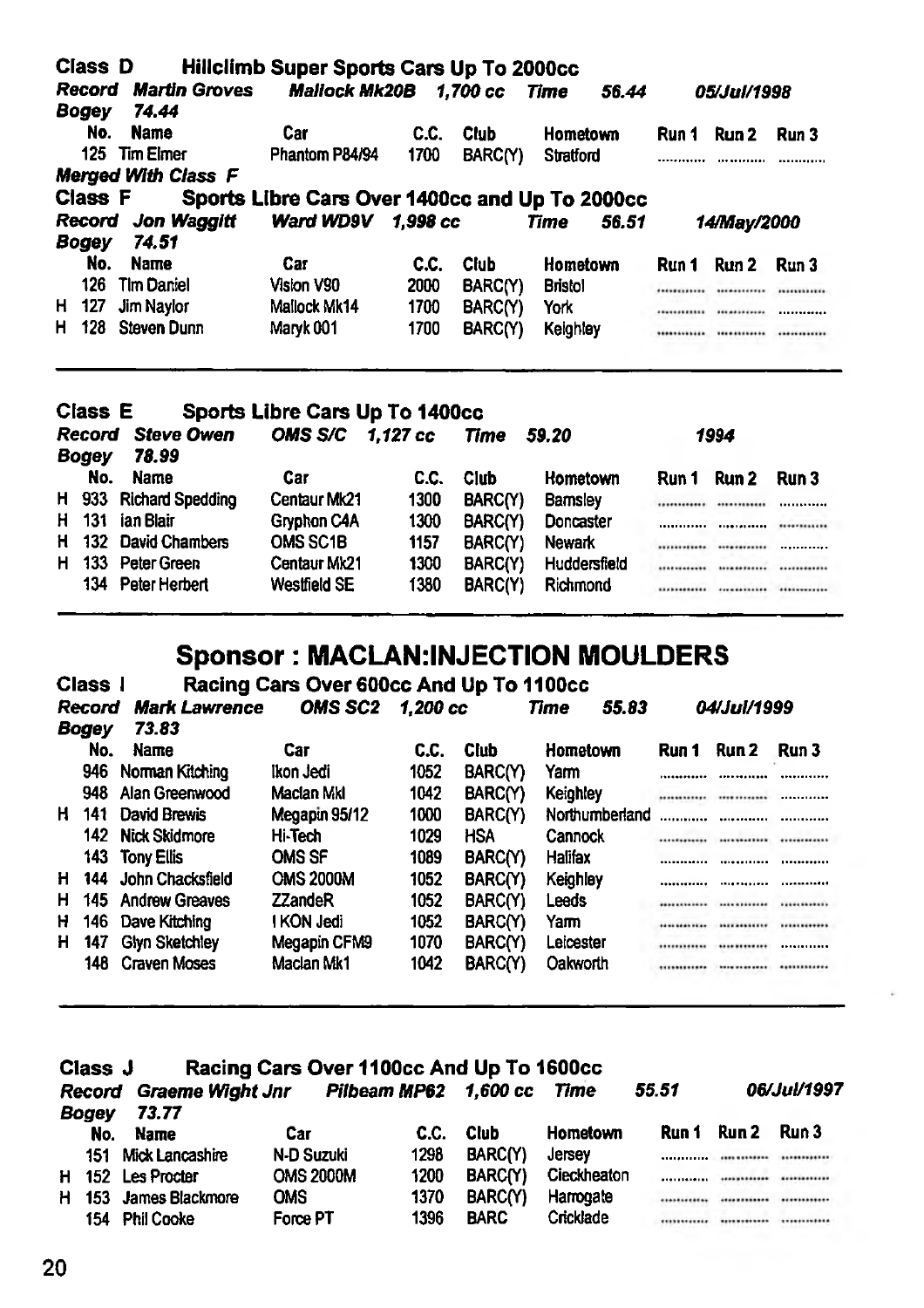| <b>Sponsor : GUYSON INTERNATIONAL</b>               |                                    |                        |                     |          |             |               |                                   |                      |                              |
|-----------------------------------------------------|------------------------------------|------------------------|---------------------|----------|-------------|---------------|-----------------------------------|----------------------|------------------------------|
| Racing Cars Over 1600cc And Up To 2000cc<br>Class K |                                    |                        |                     |          |             |               |                                   |                      |                              |
|                                                     | Record                             | <b>Justin Fletcher</b> | Pilbeam MP62        |          | 1.998 cc    | Time<br>53.93 |                                   | 06/Jul/1997          |                              |
|                                                     | Bogey                              | 73.95                  |                     |          |             |               |                                   |                      |                              |
|                                                     | No.                                | Name                   | Car                 | C.C.     | Club.       | Hometown      | Run 1                             | Run 2                | Run 3                        |
| H.                                                  | 965                                | Lynn Owen              | <b>OMS 2000v</b>    | 1998     | BARC(Y)     | Leeds         | . <i>.</i>                        | ************         | <b>ALCOHOL: NO BELL</b>      |
| H                                                   | 158                                | George Bleasdale       | Pilbeam MP62        | 1998     | BARC(Y)     | Scarborough   | .                                 | .                    |                              |
| н                                                   | 159                                | Jonathan Rhodes        | Delta T832          | 2000     | BARC(Y)     | Scarborough   | .                                 | .                    | AAAAATTTTTTTT                |
| н                                                   | 162                                | Jon Waggitt            | Quest               | 2000     | BARC(Y)     | Boroughbridge | PERMIT MANAGERS                   |                      |                              |
|                                                     | 163                                | <b>Trevor Willis</b>   | <b>OMS SF2000</b>   | 1998     | <b>BARC</b> | Aylesbury     | .                                 |                      |                              |
| H                                                   | 165                                | Steve Owen             | <b>OMS 2000v</b>    | 1998     | BARC(Y)     | Leeds         |                                   | . <b>.</b>           | .                            |
|                                                     | Racing Cars Over 2000cc<br>Class L |                        |                     |          |             |               |                                   |                      |                              |
|                                                     |                                    |                        |                     |          |             |               |                                   |                      |                              |
|                                                     | Record                             | Roger Moran            | Pilbeam MP72        | 4,000 cc |             | Time<br>52.41 |                                   | 05/Jul/1998          |                              |
|                                                     | Bogey                              | 70.41                  |                     |          |             |               |                                   |                      |                              |
|                                                     | No.                                | Name                   | Car                 | C.C.     | Club        | Hometown      | Run 1                             | Run 2                | Run 3                        |
|                                                     | 15                                 | <b>Bob Penrose</b>     | Ralt <sub>RT1</sub> | 3900     | <b>BARC</b> | Cardiff       | <b>ARRESTS FOR ALL</b>            | *************        | 121991111111                 |
|                                                     | 14                                 | Robert Romeri!         | Roman Mk5           | 3995     | BARC(Y)     | Jersey        |                                   | THERMANN AMARITIES   |                              |
|                                                     | 12                                 | Jim Robinson           | Pilbeam MP58H       | 2800     | <b>BARC</b> | Costock       |                                   | NAKAANWAH, HUESTITTI |                              |
|                                                     | 11                                 | Chris Merrick          | Pilbeam MP72        | 4000     | BARC(Y)     | Stroud        |                                   |                      |                              |
|                                                     | 10                                 | Simon Durling          | Gould GR37          | 3900     | <b>BARC</b> | Sevenoaks     | <b><i><u>INDEXSERPENT</u></i></b> |                      | The continuous concentration |
|                                                     | 7                                  | Tim Mason              | Gould GR37          | 3500     | MAC.        | Inkberrow     | Billion second                    |                      | THE REPORT OF STREET         |
|                                                     | 5<br>3                             | Tim Coventry           | Gould GR37          | 3500     | <b>BARC</b> | Falmouth      | <b>William Concerted</b>          |                      |                              |



*Jim Naylor flings his Mallock Mk14 into the never-ending Farmhouse Bend Photo; Peter Cunningham*



*Bob Carrick's Reynard FF uses all the road as he rounds Chippy's Photo: Peter Cunningham*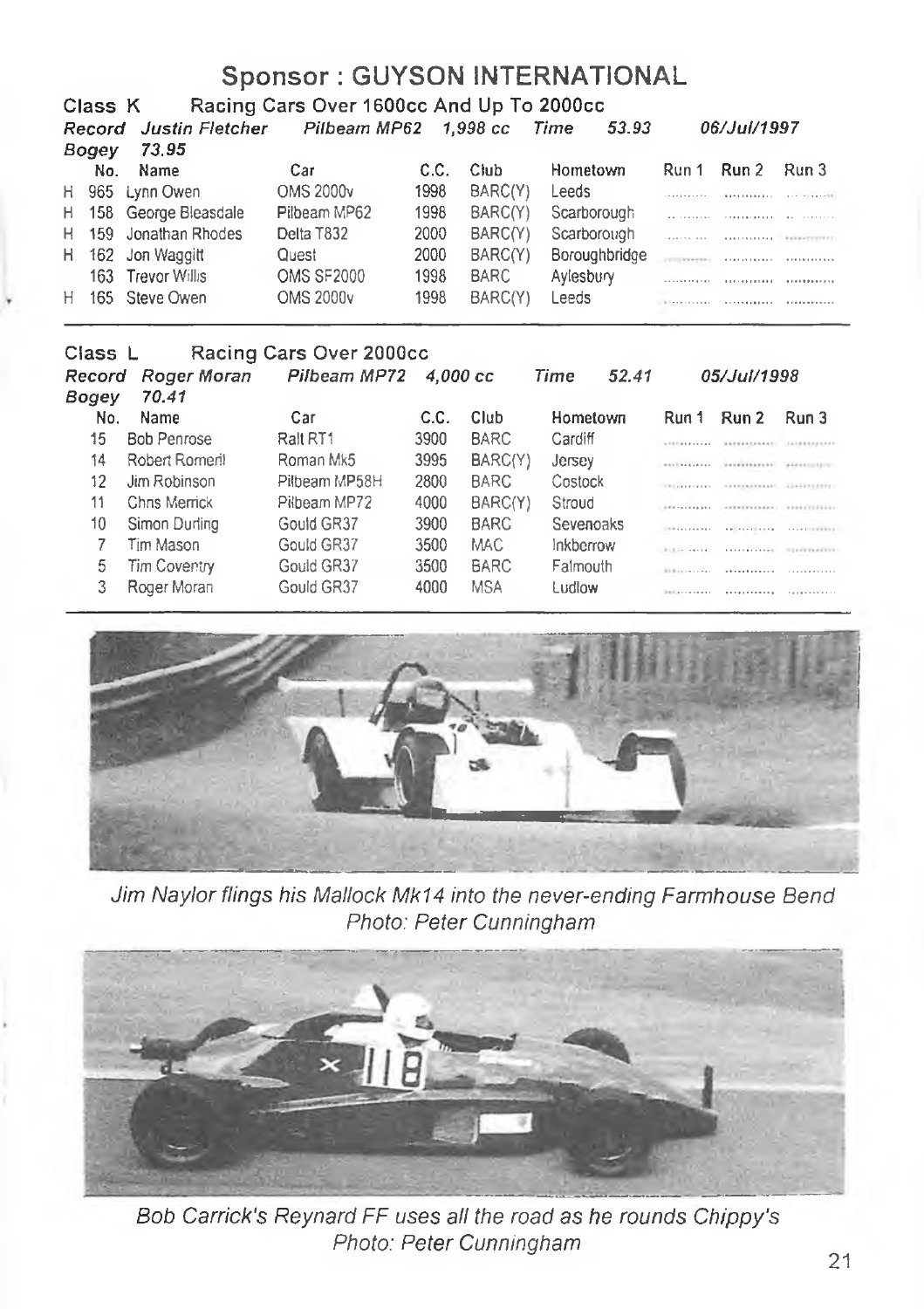

## **BARC HAREWOOD SPEED HILLCLIMB CHAMPIONSHIP 2001**



## *MARKING SYSTEM*

**Marking will be within classes on a Bogey Time improvement basis. For the 2001 season the bogey times for each class will be 'floating'. The bogey time for each class will stay in force until the previous quickest time is beaten at a BARC (Yorkshire) organised meeting. The bogey time for the class will then be revised for the next meeting.**

**The initial 2001 Bogey Times will be the quickest class time at a BARC meeting during the 1998, 1999 or 2000 season, with 18 seconds added.**

**To ensure that we have a worthy champion there will be a 'target time' for each class. A competitor must break this target time to be eligible to score a maximum of 20 points. A competitor not breaking this target time will only be eligible to score a maximum of 18 marks no matter how much the bogey time is improved upon.**

**The target time remains active on these two classes only.**

**Class 1 70.49**

Class C

**Championship marks will be gained at the rate of .01 mark for each .01 second by which a driver beats the Bogey Time for his/her class.**

**Marks gained in five of the six rounds will be counted for the Championship results.**

## *FTD*

**At each meeting marks will be awarded to the championship competitors who have recorded the ten fastest times of the day in the class runs. Marks will be awarded on the scale 10,9,8, 7,6, 5,4,3,2,1 to the fastest competitor down to the 10th fastest.**

**There will also be 1 bonus mark for any competitor(s) who break the course record standing at the commencement of the meeting.**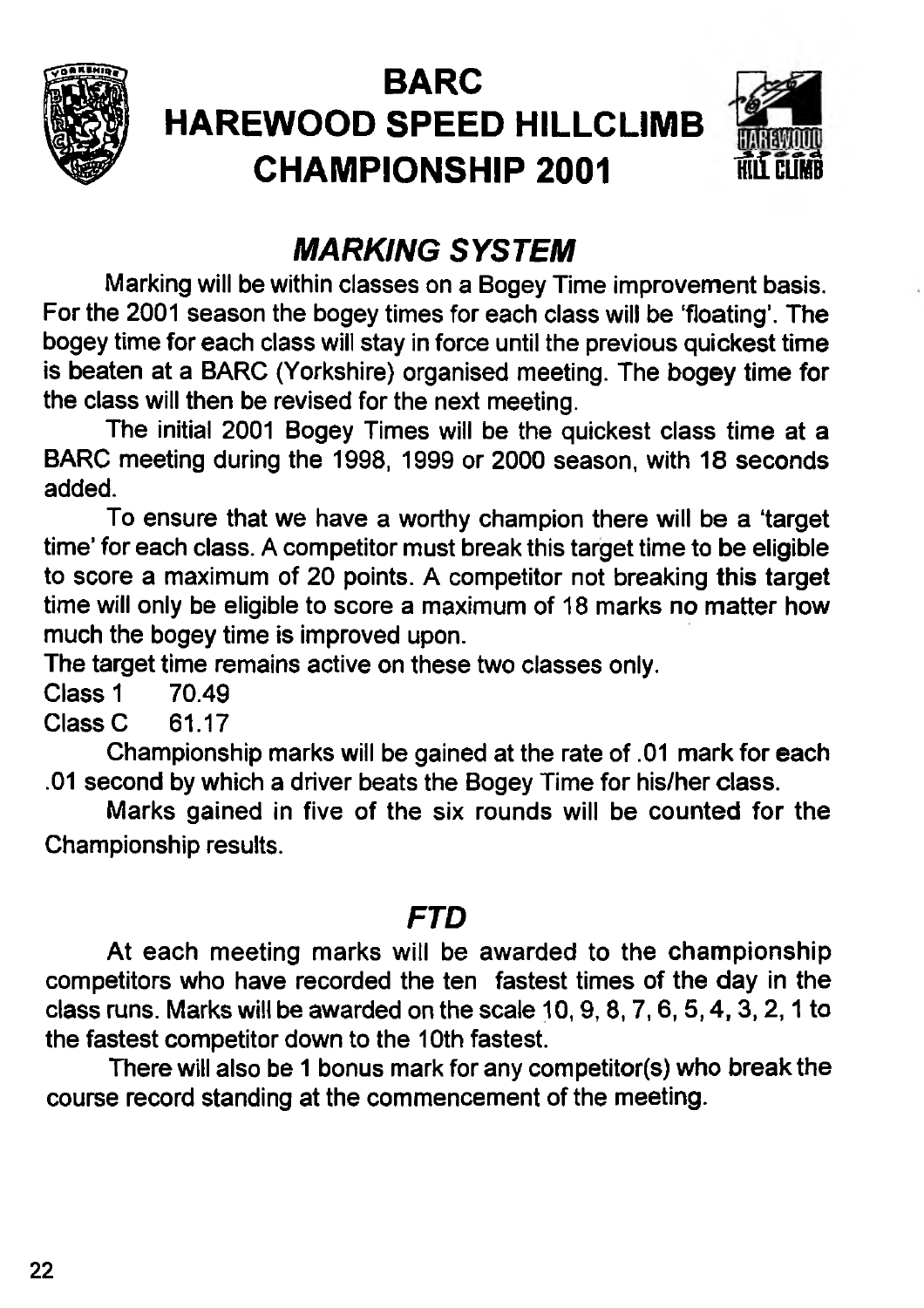

#### **Harewood Championship Positions after Round 1**



| Pos | Name                  | CI.                     | <b>Total</b> | Rd 1  |  |
|-----|-----------------------|-------------------------|--------------|-------|--|
| 1   | John Hoyle            | 5.                      | 17.26        | 17.26 |  |
| 2   | Jonathan Mounsey      | $3^{\circ}$             | 16.19        | 16.19 |  |
| 3   | <b>Andrew Stokes</b>  | 4                       | 16.02        | 16.02 |  |
| 4   | Dave Banner           | 4                       | 15.90        | 15.90 |  |
| 5   | <b>Bobby Fryers</b>   | $\overline{2}$          | 15.14        | 15.14 |  |
| 6   | Robert Bellerby       | $\overline{4}$          | 14.97        | 14.97 |  |
| 7   | Dale Cordingley       | 4                       | 14.78        | 14.78 |  |
| 8   | Neil Stokes           | 7                       | 14.50        | 14.50 |  |
| 9   | Steve Owen            | ĸ.                      | 14.38        | 14.38 |  |
| 10  | David Spaull          | в                       | 13.92        | 13.92 |  |
| 11  | Matthew Sutcliffe     | 5                       | 13.91        | 13.91 |  |
| 12  | Simon Bainbridge      | 8                       | 13.87        | 13.87 |  |
| 13  | Jenny Woodfield       | $\overline{\mathbf{r}}$ | 13.73        | 13.73 |  |
| 14  | Mike Johnson          | $\overline{\mathbf{3}}$ | 13.55        | 13.55 |  |
| 15  | Jon Waggitt           | K                       | 13.37        | 13.37 |  |
| 16  | <b>Tony Brumfield</b> | 4                       | 13.18        | 13.18 |  |
| 17  | Glyn Sketchley        | ł                       | 12.99        | 12.99 |  |
| 18  | Haydn Spedding        | 8                       | 12.97        | 12.97 |  |
| 19  | David Chambers        | Ë                       | 12.92        | 12.92 |  |
| 20  | Mike Geen             | 4                       | 12.88        | 12.88 |  |
| 21  | John Gallagher        | 2                       | 12.85        | 12.85 |  |
| 22  | John Tooby            | 1                       | 12.79        | 12.79 |  |
| 23  | Tony Hall             | 4                       | 12.43        | 12.43 |  |
| 24  | Dave Kitching         | I                       | 12.21        | 12.21 |  |
| 25  | Lynn Owen             | ĸ                       | 11.52        | 11.52 |  |
| 26  | Peter Rhodes          | 4                       | 11.40        | 11.40 |  |
| 27  | Steve Campbell        | 3                       | 11.39        | 11.39 |  |

| Pos | Name             | Ci           | <b>Total</b> | Rd 1  |
|-----|------------------|--------------|--------------|-------|
| 28  | John Green       | 8            | 11.21        | 11.21 |
| 29  | Philip Sturdy    | 6            | 11.20        | 11.20 |
| 30  | lan Blair        | E            | 10.85        | 10.85 |
| 31  | Steven Dunn      | F            | 10.48        | 10.48 |
| 32  | James Blackmore  | J            | 10.36        | 10.36 |
| 33  | Andrew Greaves   | L            | 10.29        | 10.29 |
| 34  | Andrew Ball      | A            | 10.19        | 10.19 |
| 35  | Geoff Goodwin    | 1            | 10.07        | 10.07 |
| 36  | Bernard Hoggarth | C            | 10.05        | 10.05 |
| 37  | Jamie Warren     | 2            | 9.83         | 9.83  |
| 38  | Robert Warwick   | 4            | 9.79         | 9.79  |
| 39  | Jonathan Rhodes  | 4            | 9.76         | 9.76  |
| 40  | John Chacksfield | L            | 9.58         | 9.58  |
| 41  | George Bleasdale | ĸ            | 9.53         | 9.53  |
| 42  | Jim Naylor       | Ė            | 9.16         | 9.16  |
| 43  | Andy Geen        | 2            | 8.90         | 8.90  |
| 44  | Peter Green      | E            | 8.64         | 8.64  |
| 45  | Adam Warren      | 2            | 8.33         | 8.33  |
| 46  | lain Ball        | $\mathbf{z}$ | 8.21         | 8.21  |
| 47  | Les Procter      | J            | 8.10         | 8.10  |
| 48  | lan Thomas       | Κ            | 7.99         | 7.99  |
| 49  | Mark Pocklington | 7            | 6.90         | 6.90  |
| 50  | David Coulthard  | 6            | 6.40         | 6.40  |
| 51  | Roger Coulsey    | 8            | 5.41         | 5.41  |
| 52  | Andrew Henson    | 9            | 5.28         | 5.28  |
| 53  | Clare Sullivan   | 1            | 4.39         | 4.39  |
| 54  | Allan Staniforth | ı            | 4.37         | 4.37  |
| 55  | John Slater      | 3            | 3.06         | 3.06  |

| Pos | <b>Driver</b>         | CI | Total | Rd 1 | Pos          | Driver          | СI | Total | Rd 1  |
|-----|-----------------------|----|-------|------|--------------|-----------------|----|-------|-------|
|     | Steve Owen            | κ  | 10    | 10   |              | Jenny Woodfield |    | 13.73 | 13.73 |
| 2   | Jon Waggitt           | κ  | 9     | 9    | $\mathbf{2}$ | Lynn Owen       | κ  | 11.52 | 11.52 |
| 3   | Glyn Sketchley        |    | 8     | 8    | 3            | Clare Sullivan  |    | 4.39  | 4.39  |
| 4   | Dave Kitching         |    |       |      |              |                 |    |       |       |
| 5   | Lynn Owen             | ĸ  | 6     | 6    |              |                 |    |       |       |
| 6   | David Spaull          | В  | 5     | 5    |              |                 |    |       |       |
|     | James Blackmore       | J  | 4     | 4    |              |                 |    |       |       |
| 8   | <b>Andrew Greaves</b> |    | 3     | 3    |              |                 |    |       |       |
| 9   | Steven Dunn           | F  | 2     | 2    |              |                 |    |       |       |
| 10  | Jonathan Rhodes       | ĸ  |       |      |              |                 |    |       |       |

## **FTD Championship Ladies Championship**

|   | Pos Driver      |    | CI Total | Rd 1  |
|---|-----------------|----|----------|-------|
| 1 | Jenny Woodfield |    | 13.73    | 13.73 |
| 2 | Lynn Owen       | ĸ. | 11.52    | 11.52 |
| 3 | Clare Sullivan  |    | 4.39     | 4.39  |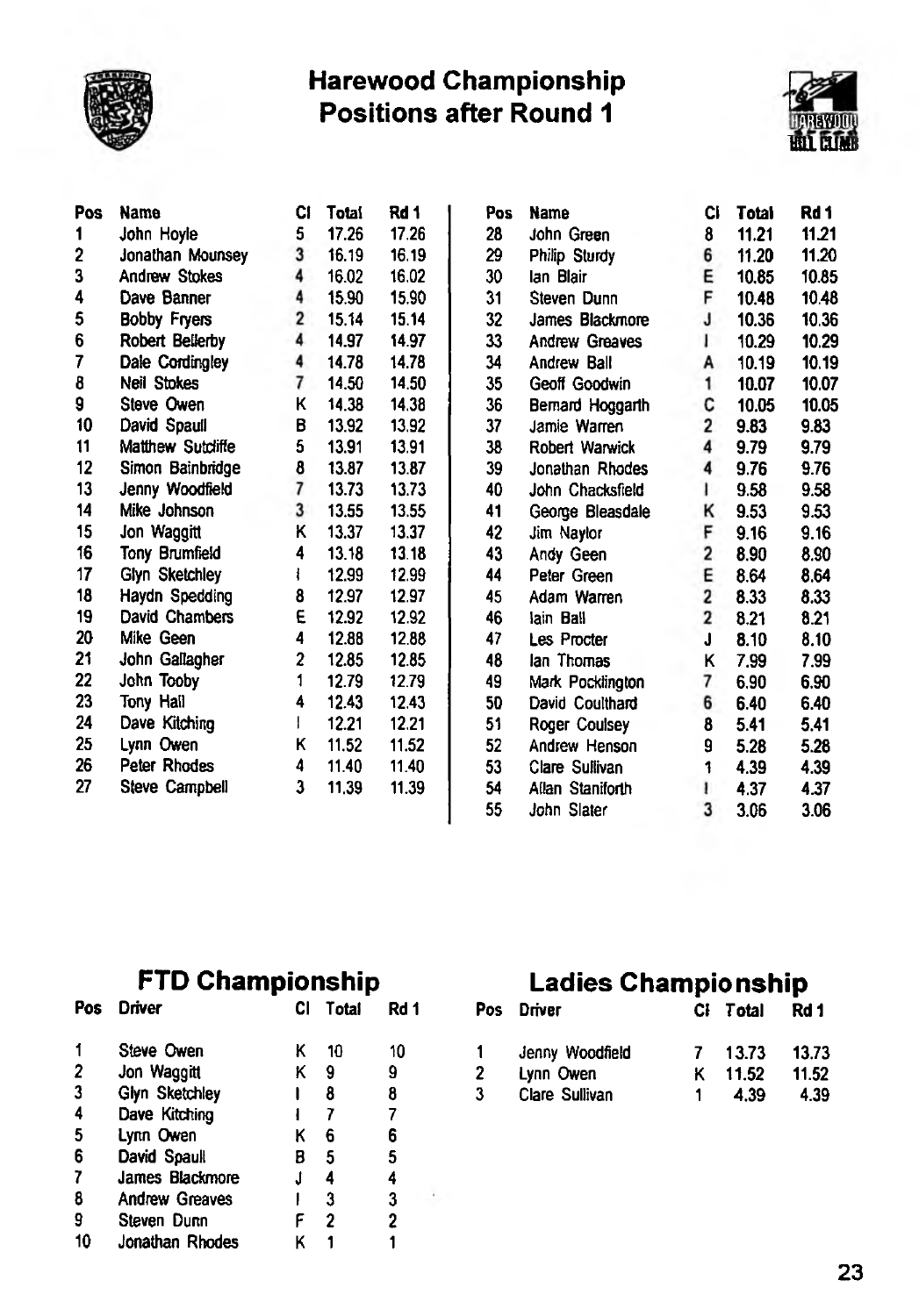|                     |                           | Sweatshirt<br>£18        |                       | KUT CIL                 |
|---------------------|---------------------------|--------------------------|-----------------------|-------------------------|
| T-shirt<br>£10      |                           |                          | d Fiili <sub>Ce</sub> | Polo Shirt<br>£15       |
| PJ IMR              | <b>Baseball Cap</b><br>£8 | Merchandise              |                       | <b>Fleece Hat</b><br>£7 |
|                     |                           | <b>Order Form</b>        |                       |                         |
|                     |                           |                          |                       |                         |
|                     |                           |                          |                       |                         |
|                     |                           |                          |                       |                         |
| Item                | Price                     | <b>Size</b><br>(M?L?XL?) | Quantity              | <b>Total price</b>      |
| Sweatshirt          | £18.00                    |                          |                       | £                       |
| T-shirt (L or XL)   | £10.00                    |                          |                       | $\overline{\mathbf{f}}$ |
| Polo Shirt          | £15.00                    |                          |                       | $\overline{\mathbf{E}}$ |
| <b>Baseball Cap</b> | £8.00                     |                          |                       | $\overline{\mathbf{f}}$ |
| <b>Fleece Hat</b>   | £7.00                     |                          |                       | £                       |
|                     |                           |                          | <b>Total Price</b>    | £                       |

**Please make all cheques payable to BARC Return to Carol Wride, 124 West End Drive, Horsforth, Leeds LS18 5JX**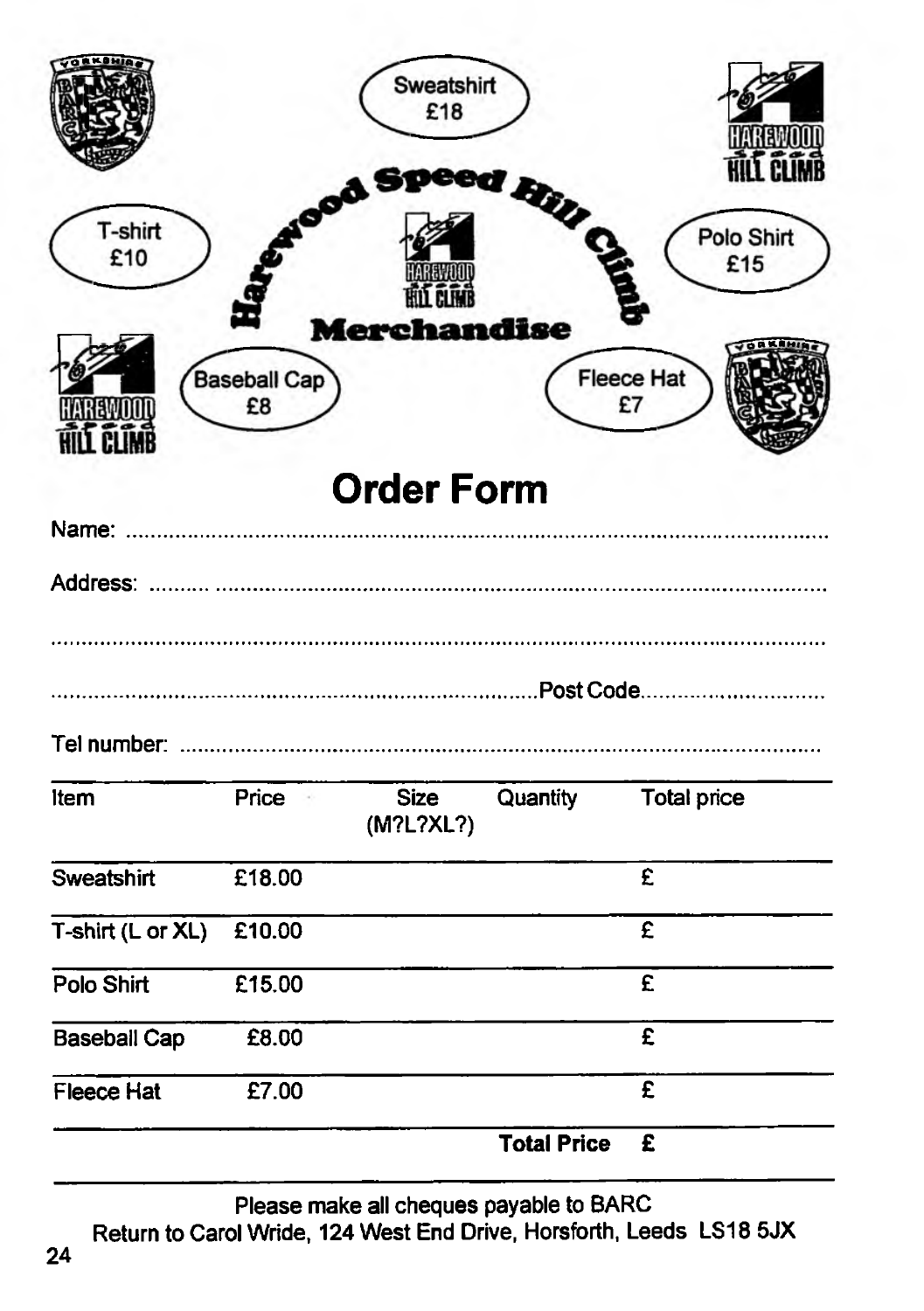

# **ENTRANCE** *FREE* **HAREWOOD SPEED**

**ACCESS TO ALL THE BEST VIEWING SPOTS**

# **BECOME A MEMBER OF THE HAREWOOD MARSHALS ASSOCIATION**

**All ages welcome 16-70 Come and ask In the Paddock Office Contact Mike Shorley - Chief Marshal**

**or**

## **Keith Davison > Deputy Chief Marshal THE HAREWOOD MARSHALS ASSOCIATION APPLICATION FOR MEMBERSHIP**

**Membership runs for 12 months from 1st March each year. Members joining after 1st January will be entitled to membership until 1st March of the following year. I desire to join the Harewood Marshals Association and** I **undertake to abide by the rules of the Association.**

| <b>SURNAME</b>                                                                                                                                                                                |
|-----------------------------------------------------------------------------------------------------------------------------------------------------------------------------------------------|
| <b>ADDRESS</b>                                                                                                                                                                                |
|                                                                                                                                                                                               |
|                                                                                                                                                                                               |
|                                                                                                                                                                                               |
| USUAL MARSHALLING DUTY (if any) Factor and the contract of the USUAL MARSHALLING DUTY (if any)                                                                                                |
| ARE YOU A MEMBER OF ANY OTHER MOTOR CLUBS (if so, please state)                                                                                                                               |
| I enclose remittance for the following category of membership (Please tick)<br>Full Marshalling Member £3.00  Associate Member £3.00                                                          |
| Cheques should be made payable to 'The Harewood Marshals Association'.<br>Please complete and return this form to: Keith Davison, 7 Caister Close,<br>Greenacres, Batley, West Yorks WF17 9QY |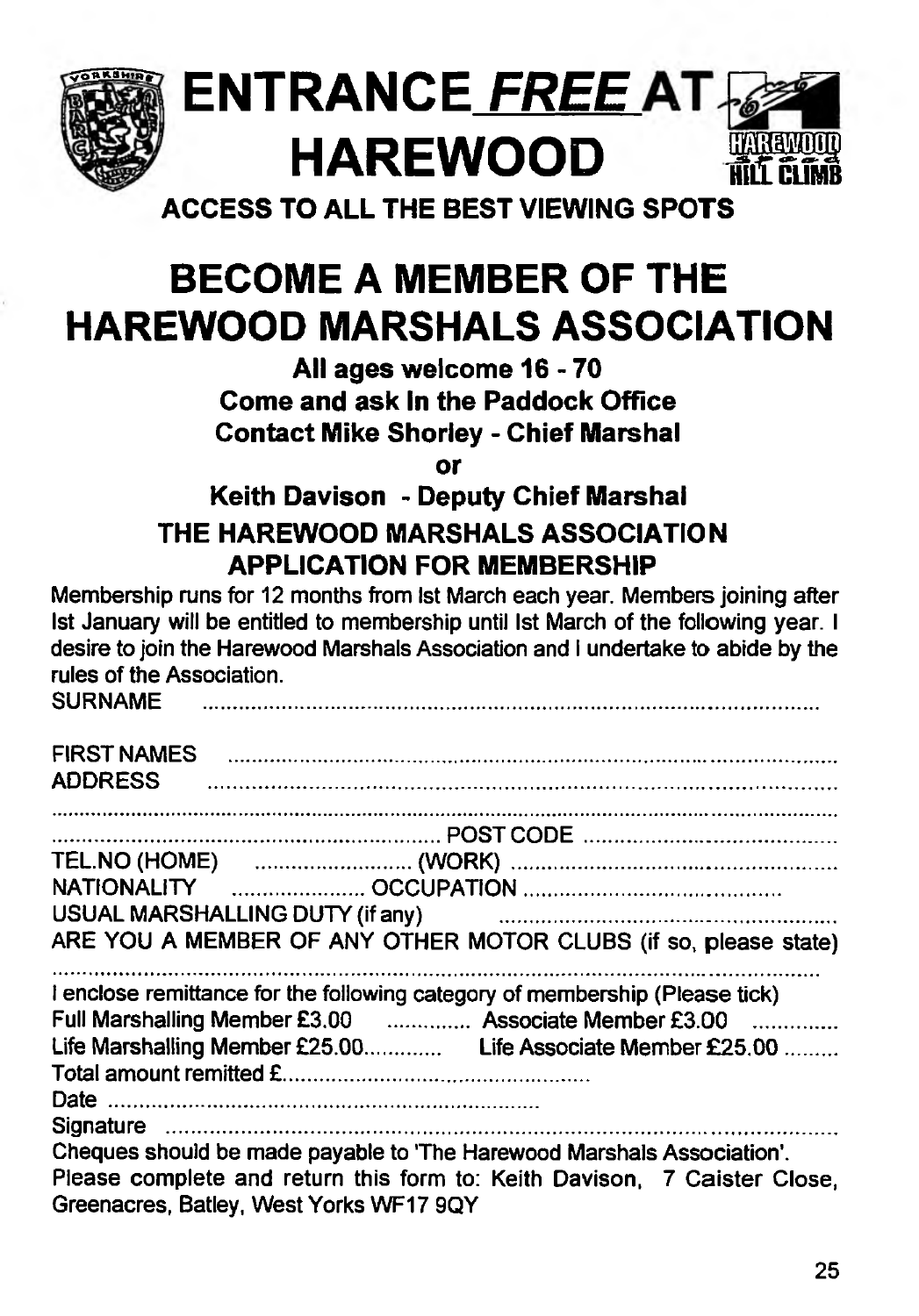#### **BRITISH AUTOMOBILE RACING CLUB LTD**

**THRUXTON MOTOR RACING CIRCUIT. THRUXTON, ANDOVER. HANTS SP11 8PN**

#### **MEMBERSHIP APPLICATION FORM**

Your membership runs for a full 12 months from the 1st day of the month you join - not from January to December as with some other clubs.

#### **APPLICATION FOR FULL MEMBERSHIP**

| I desire to be nominated for election by the Council of the British Automobile Racing Club as a member, and, if<br>elected, I undertake to abide by the Memorandum and Articles of Association and Rules of the Company                                                                                                                                                                                                                                                                                                                                                                                                                        |                                                                                                                              |
|------------------------------------------------------------------------------------------------------------------------------------------------------------------------------------------------------------------------------------------------------------------------------------------------------------------------------------------------------------------------------------------------------------------------------------------------------------------------------------------------------------------------------------------------------------------------------------------------------------------------------------------------|------------------------------------------------------------------------------------------------------------------------------|
|                                                                                                                                                                                                                                                                                                                                                                                                                                                                                                                                                                                                                                                |                                                                                                                              |
|                                                                                                                                                                                                                                                                                                                                                                                                                                                                                                                                                                                                                                                |                                                                                                                              |
|                                                                                                                                                                                                                                                                                                                                                                                                                                                                                                                                                                                                                                                |                                                                                                                              |
|                                                                                                                                                                                                                                                                                                                                                                                                                                                                                                                                                                                                                                                |                                                                                                                              |
|                                                                                                                                                                                                                                                                                                                                                                                                                                                                                                                                                                                                                                                |                                                                                                                              |
|                                                                                                                                                                                                                                                                                                                                                                                                                                                                                                                                                                                                                                                |                                                                                                                              |
|                                                                                                                                                                                                                                                                                                                                                                                                                                                                                                                                                                                                                                                |                                                                                                                              |
| Please enrol me for the following categories of membership (tick boxes as required).                                                                                                                                                                                                                                                                                                                                                                                                                                                                                                                                                           |                                                                                                                              |
| Annual Membership (UK) £25.00 [ Overseas Membership<br>All members require either UK or Overseas Membership. The items listed below are extra to the basic fees.<br>$\Box$ Centre Membership $\Box$ 210.00 $\Box$ Joint Centre Membership £5.00<br>If applying for Centre Membership please tick the centre(s) ofyour choice.<br>North West (based on Liverpool<br>ப<br>Yorkshire (based on Leeds)<br>□<br>Midlands (based on Leicester)<br>Wales (based on Pembrey)<br>I enclose my remittance/Direct Debit Mandate for the total amount as above - all cheques should<br>be made payable to Brtish Automobile Racing Club Ltd., and crossed. | E25.00<br>$\Box$ South West (based on Southampton)<br>London & Home Counties (based on London)<br>EastAnglia(basedonNorwich) |
| <b>OR</b><br>please debit my Access/Visa for the total amount as above                                                                                                                                                                                                                                                                                                                                                                                                                                                                                                                                                                         |                                                                                                                              |
| Cardholder's Name and address if different from above                                                                                                                                                                                                                                                                                                                                                                                                                                                                                                                                                                                          |                                                                                                                              |
|                                                                                                                                                                                                                                                                                                                                                                                                                                                                                                                                                                                                                                                |                                                                                                                              |

#### **APPLICATION FOR JUNIOR MEMBERSHIP**

**(Applicable between ages of 10 and 17 years)**

**Surname......................................................... Christian Nam es................................................................. Address ......................................................................................................................................................... ........................................................................................................... Post Code........................................... Age............................. Date of Birth .............................Nationality............................................................. Parents Declaration: I am willing that my son/daughter should become a Junior Member of the British Automobile Racing Club and I undertake responsibility for the payment of £6.00 for the first year's subscription. Parents signature......................................................... Membership number (It applicable)...................**

- The Club reserves the right to require the raturn of badges at any time.
- **3** Badges are not transferable to any other person.<br>A Clause 6 of the Company® Meanorandum of Asset
- 

Clause 6 of the Company@ Memorandum of Association is as follows:<br>Every Member of the Club undertakes to contribute to the assets of the Club in the event of its being wound up whilst he/she is a Member or within one year afterwards, for payment of debts and liabilities of the Club contracted before he/she ceases to be a Member, and the costs, charges and expenses of winding up, and for the adjustment of the rights of the contributors **Znonggtthentselves. such atnount as may be required, not exceeing SC now penco.**

PLEASE NOTE;<br>1 That any badges issued remain the property of the Club, and are to be returned immediately on termination of Membership. **1**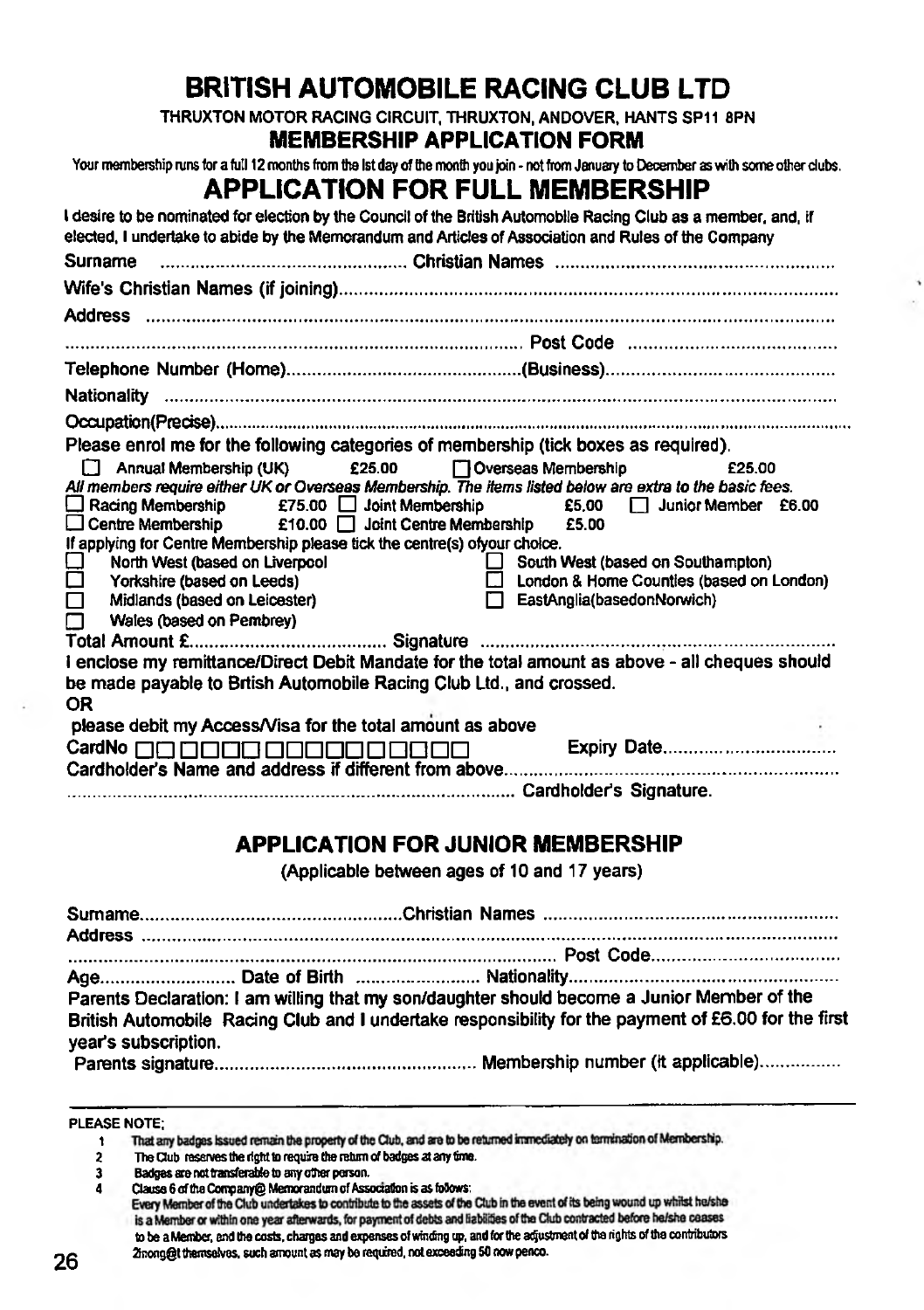## **THE BRITISH AUTOMOBILE RACING CLUB**

# **The symbols of a successful Club**



#### **THE BARC BADGE -**

the symbol of one of the world's most established and successful motorsport dubs which is also responsible for the operation of Thruxton and

Pembrey International circuits as well as advising on circuit management at the new Rockingham Circuit in Northants.

**THE RACING CAR -**

BARC members are involved in every aspect of motorsport from Hillclimbs and Sprints to Production Saloons and the FI breeding



ground, Formula 3. The BARC symbolises all that's great in organising some of the most prestigious

meetings on the National and International calendar.

Name:

Address

**THE CHEQUERED FLAG -**

Our Training and Grading Schemes set standards which ensure that BARC Marshals form the backbone of over 350 meetings a year, including the British Grand Prix and major motorcycling events.



 $FST1912$ 

#### **DISCOUNTS -**

BARC members have access to a wide range of useful and exclusive discounts on products and services, accessories,



insurance, museum, racing school and circuit admission and much more. The Club

has an eye-catching Visa card with low

interest rates and no annual fee and an exciting range of Club and circuit-branded clothing and accessories.

#### **THE CLUB MAGAZINE -**

For both adult and junior members without the time or desire for active involvement, our lively 'Stardine' magazine keeps them up

to speed with all the Club's activities.

To find out more about joining *THE* Club that symbolises



British Motor Racing, complete the coupon, call us on 01264 772696 or check out our Website: www.barc.net

|                                                   | Post Code                          |
|---------------------------------------------------|------------------------------------|
|                                                   | THE BRITISH AUTOMOBILE RACING CLUB |
| THRUXTON CIRCUIT . ANDOVER . HAMPSHIRE . SPIT 8PN |                                    |